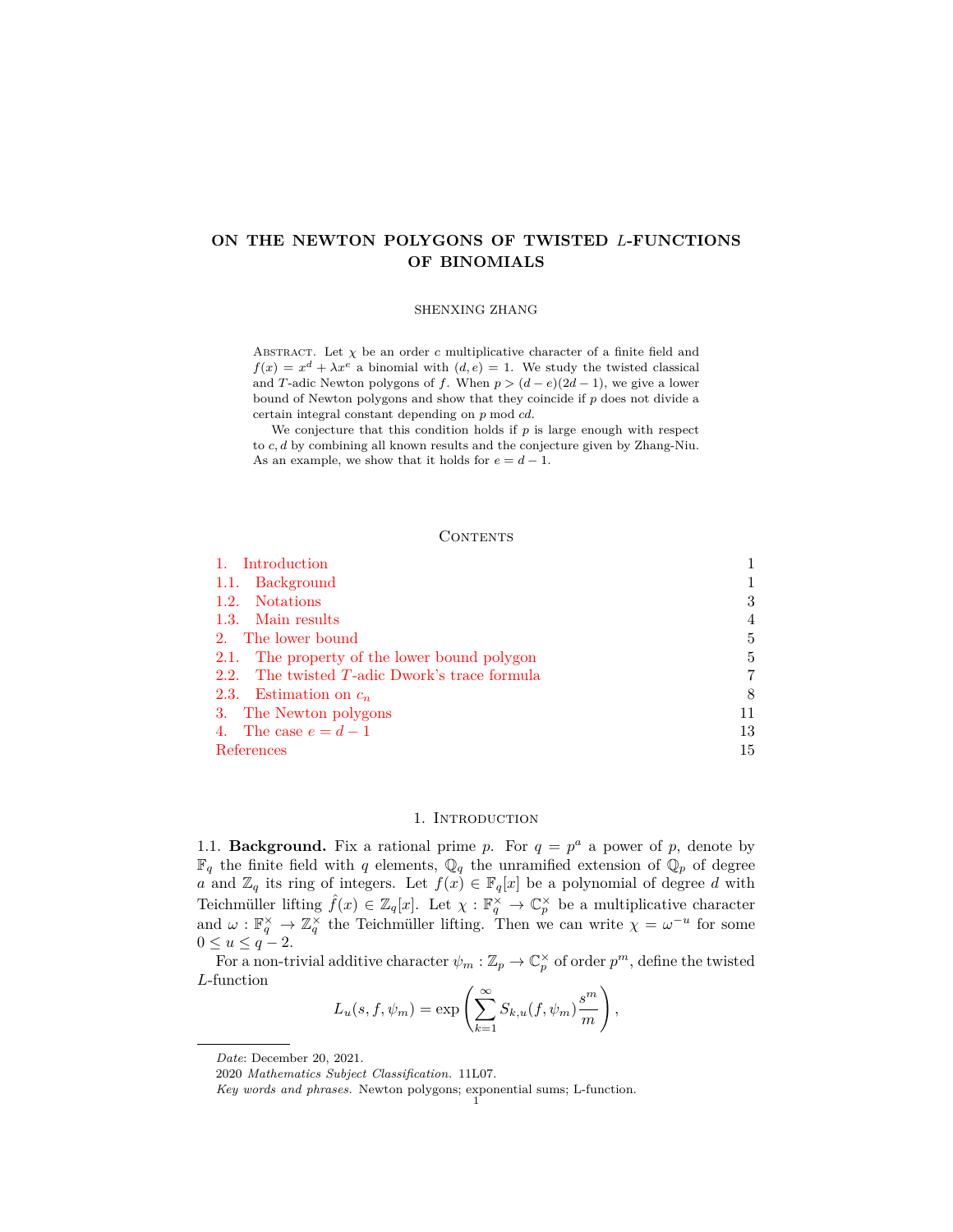where  $S_{k,u}(f, \psi_m)$  is the twisted exponential sum

$$
S_{k,u}(f,\psi_m) = \sum_{x \in \mathbb{F}_{q^k}^{\times}} \psi_m\left(\text{Tr}_{\mathbb{Q}_{q^k}/\mathbb{Q}_p}(\hat{f}(\hat{x}))\right) \omega^{-u}\left(\text{Nm}_{\mathbb{F}_{q^k}/\mathbb{F}_q}(x)\right).
$$

If  $p \nmid d$ , then  $L_u(s, f, \psi_m)$  is a polynomial of degree  $p^{m-1}d$  by Adolphson-Sperber [\[AS87](#page-14-1), [AS91](#page-14-2), [AS93\]](#page-14-3), Li [\[Li99](#page-14-4)], Liu-Wei [[LW07](#page-14-5)] and Liu [\[Liu07\]](#page-14-6).

We will use the twisted *T*-adic exponential sums developed by Liu-Wan [\[LW09\]](#page-14-7) and Liu [[Liu02](#page-14-8), [Liu09\]](#page-14-9). Define the twisted *T*-adic *L*-function

$$
L_u(s, f, T) = \exp\left(\sum_{k=1}^{\infty} S_{k,u}(f, T) \frac{s^k}{k}\right) \in 1 + s\mathbb{Z}_q[[T]][s]],
$$

where  $S_{k,u}(f,T)$  is the twisted *T*-adic exponential sum

$$
S_{k,u}(f,T) = \sum_{x \in \mathbb{F}_{q^k}^{\times}} (1+T)^{\text{Tr}_{\mathbb{Q}_{q^k}/\mathbb{Q}_p}(\hat{f}(\hat{x}))} \omega^{-u} \left( \text{Nm}_{\mathbb{F}_{q^k}/\mathbb{F}_q}(x) \right).
$$

Then  $L_u(s, f, \psi_m) = L_u(s, f, \pi_m)$  where  $\pi_m = \psi_m(1) - 1$ . Denote by

$$
C_u(s, f, T) = \prod_{j=0}^{\infty} L_u(q^j s, f, T) \in 1 + s\mathbb{Z}_q[\![T]\!][\![s]\!]
$$

the characteristic function, which is *T*-adic entire in *s*. Then

$$
L_u(s, f, T) = C_u(s, f, T) C_u(qs, f, T)^{-1}.
$$

Since the  $\pi_m^{a(p-1)}$ -adic Newton polygon of  $C_u(s, f, \pi_m)$  does not depend on the choice of  $\psi_m$ , we denote it by  $NP_{u,m}(f)$ . Denote by  $NP_{u,T}(f)$  the  $T^{a(p-1)}$ -adic Newton polygon of  $C_u(s, f, T)$ . As shown in [\[LW09\]](#page-14-7) and [[Liu07](#page-14-6)], NP<sub>u,m</sub>(f) lies over the infinity *u*-twisted Hodge polygon  $H^{\infty}_{[0,d],u}$ , which has slopes

<span id="page-1-0"></span>
$$
\frac{n}{d} + \frac{1}{bd(p-1)} \sum_{k=1}^{b} u_k, \ n \in \mathbb{N}.
$$
 (1.1)

If we write  $0 ≤ s_0 ≤ · · · ≤ s_{p^{m-1}d-1} ≤ 1$  the *q*-adic slopes of  $L_u(s, f, \pi_m)$ , then the *q*-adic slopes of  $C_u(s, f, \pi_m)$  are

$$
j + s_i
$$
,  $0 \le i \le p^{m-1}d - 1, j \in \mathbb{N}$ .

That's to say, the  $\pi_m^{a(p-1)}$ -adic Newton polygon of  $L_u(s, f, \pi_m)$  is the restriction of  $NP_{u,m}(f)$  on  $[0, p^{m-1}d]$ , and it determines  $NP_{u,m}(f)$ .

The prime *p* is required large enough in the following results. When  $\chi = \omega^{-u}$  is trivial, in [[Zhu14\]](#page-14-10) and [\[LLN09](#page-14-11)], they gave a lower bound of the Newton polygons. They defined a polynomial on the coefficients of *f*, called Hasse polynomial. If the Hasse polynomial is nonzero, then the Newton polygons coincide this lower bound.

Assume that  $f(x) = x^d + \lambda x^e$  is a binomial. Since the exponential sums can be transformed to the twisted case when *d* and *e* are not coprime, we assume  $(d, e) = 1$ in this paper. When  $u = 0$ , we list the known cases here.

- *• p ≡* 1 mod *d*, it's well-known that the Newton polygons coincides the Hodge polygon.
- $e = 1$ , see [[Yan03,](#page-14-12) §1, Theorem], [\[Zhu14](#page-14-10), Theorem 1.1] and [[OY16](#page-14-13), Theorem 1.1].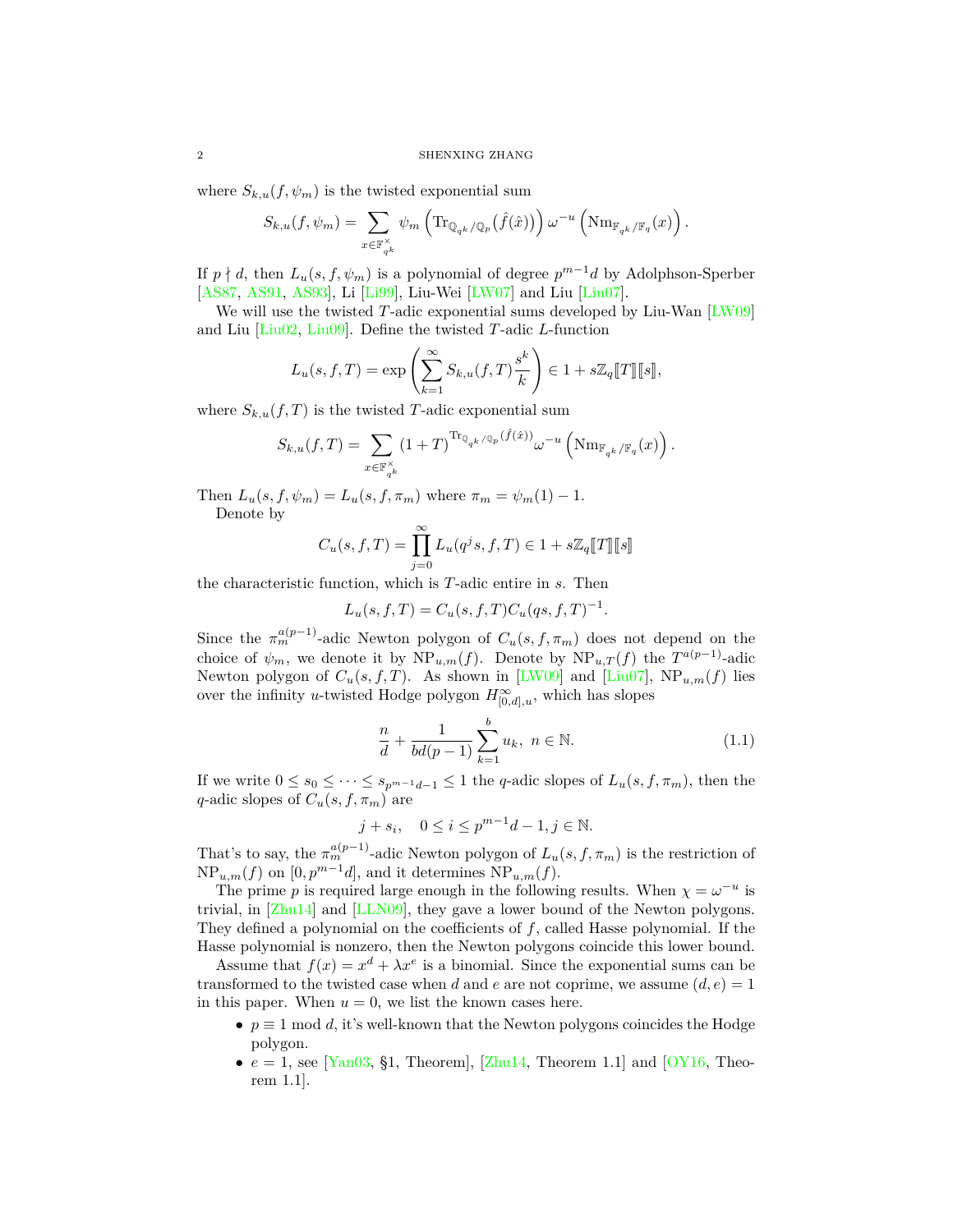- $e = d 1, p \equiv -1 \mod d$ , see [[OZ16\]](#page-14-14).
- $e = 2, p \equiv 2 \mod d$ , see [[ZN21](#page-14-15)].

For arbitrary *u*, Liu-Niu [\[LN11\]](#page-14-16) obtained the Newton polygons when  $e = 1$ . Zhang-Niu [\[ZN21\]](#page-14-15) also give a conjectural description of the Newton polygons when  $p \equiv$ *e* mod *d*.

<span id="page-2-0"></span>1.2. **Notations.** We list the notations we will use.

- $\bullet$  *i, j, v, w, k, l, n* indices.
- $f(x) = x^d + \lambda x^e \in \mathbb{F}_q[x]$  a binomial with  $d > e \ge 1$ ,  $(d, e) = 1, \lambda \ne 0$ .
- $\omega^{-u} : \mathbb{F}_q^{\times} \to \mathbb{C}_p^{\times}$ , where  $\omega$  is the Teichmüller lifting and  $0 \le u \le q-2$ . •  $H^{\infty}_{[0,d],u}$ , the infinity *u*-twisted Hodge polygon with slopes in [\(1.1](#page-1-0)).
- $c = \frac{q-1}{(q-1,u)}$  the order of  $\omega^{-u}$ , then  $u = \frac{(q-1)\mu}{c}$  for some  $(\mu, c) = 1$ .
- $P_{u,e,d}$  a polygon with slopes  $w(i)$ , defined in  $(1.2)$ .
- *b* the least positive integer such that  $p^b u \equiv u \mod (q-1)$  (equivalently,  $p^b \equiv 1 \mod c$ .
- $0 \le u_i \le p-1$  such that  $u = u_0 + u_1 p + \dots + u_{a-1} p^{a-1}, u_i = u_{b+i}$ .
- *• x* the minimal non-negative residue of *x* modulo *d*.
- $\delta_P$  takes value 1 if *P* happens; 0 if *P* does not happen.
- $I_n = \{1, \ldots, n\}$ ,  $I_n^* = \{0, 1, \ldots, n\}$ .
- $S_n$  (resp.  $S_n^*$ ) the set of permutations of  $I_n$  (resp.  $I_n^*$ ).
- $C_{t,n}$  the minimum of  $\sum_{i=0}^{n} e^{-1}(pi \tau(i) + t)$  for  $\tau \in S_n^*$  and  $S_{t,n}^{\circ}$  the set of  $\tau \in S_n^*$  such that the summation reaches minimal. Set  $C_{t,-1} = 0$  for convention.
- $R_{i,\alpha} = e^{-1}(pi + \alpha)$ ,  $r_{i,\alpha} = e^{-1}(t \alpha i)$ , see Proposition [2.1](#page-4-2). We will drop the subscript  $\alpha$  if there is no confusion.
- $\mathbf{C}_{t,n,\alpha}$  the maximal size of  $\{i \in I_n^* \mid R_{i,\alpha} + r_{\tau(i),\alpha} \geq d\}$  for  $\tau \in S_n^*$ . We will drop the subscript  $\alpha$  if there is no confusion.
- $y_{t,i}^{\tau} = e^{-1}(pi \tau(i) + t), x_{t,i}^{\tau} = d^{-1}(pi \tau(i) + t ey_{t,i}^{\tau})$  the unique solution of  $dx + ey = pi - \tau(i) + t$  with  $0 \le y \le d - 1$ .
- $h_{n,k}, h_{u,e,d}$  the Hasse numbers defined in  $(1.3)$  $(1.3)$ .
- *•* **p** the minimal non-negative residue of *p* modulo *cd*.
- $H_{\mu,c,\mathbf{p},e,d} \in \mathbb{Z}$  a constant defined in [\(3.1](#page-11-0)).
- $E(X)$  the *p*-adic Artin-Hasse series, see  $(2.1)$ .
- *π* a *T*-adic uniformizer of  $\mathbb{Q}_p[T]$  given by  $E(\pi) = 1 + T$ , with a fixed  $d(q-1)$ -th root  $\pi^{\frac{1}{d(q-1)}}$ .
- $E_f(X)$ , see ([2.2](#page-6-2)).
- $M_u = \frac{u}{q-1} + N$ .
- $\mathcal{L}_u$  a Banach space, see  $(2.3)$  $(2.3)$ .
- $\mathcal{B}_u$  a subspace of  $\mathcal{L}_u$ , see ([2.4\)](#page-6-4).
- *•*  $\mathcal{B} = \mathcal{B}_u \oplus \mathcal{B}_{pu} \oplus \cdots \oplus \mathcal{B}_{p^{b-1}u}$ .
- $\psi: \mathcal{L}_u \to \mathcal{L}_{p^{-1}u}$  defined as  $\psi\left(\sum_{v \in M_u} b_v X^v\right) = \sum_{v \in M_{p^{-1}u}} b_{pv} X^v$ .
- $\sigma \in \text{Gal}(\mathbb{Q}_q/\mathbb{Q}_p)$  the Frobenius, which acts on  $\mathcal{L}_u$  via the coefficients.
- *•*  $\Psi = \sigma^{-1} \circ \psi \circ E_f : \mathcal{B}_u \to \mathcal{B}_{p^{-1}u}$  the Dwork's *T*-adic semi-linear operator.
- $c_n$  the coefficients of det(1 *−* Ψ*s* | B), see ([2.6](#page-6-5)).
- $s_k \equiv p^k u \mod q 1$  with  $0 \le s_k \le q 2$ .
- $\Gamma = \left( \gamma_{(v, \frac{s_k}{q-1} + i), (w, \frac{s_\ell}{q-1} + j)} \right)$ the matrix coefficient of  $\Psi$  on  $\mathcal{B}$ , see ([2.7](#page-7-1)).
- $\Gamma^{(k)}$  the sub-matrix of  $\Gamma$  defined in ([2.7](#page-7-1)).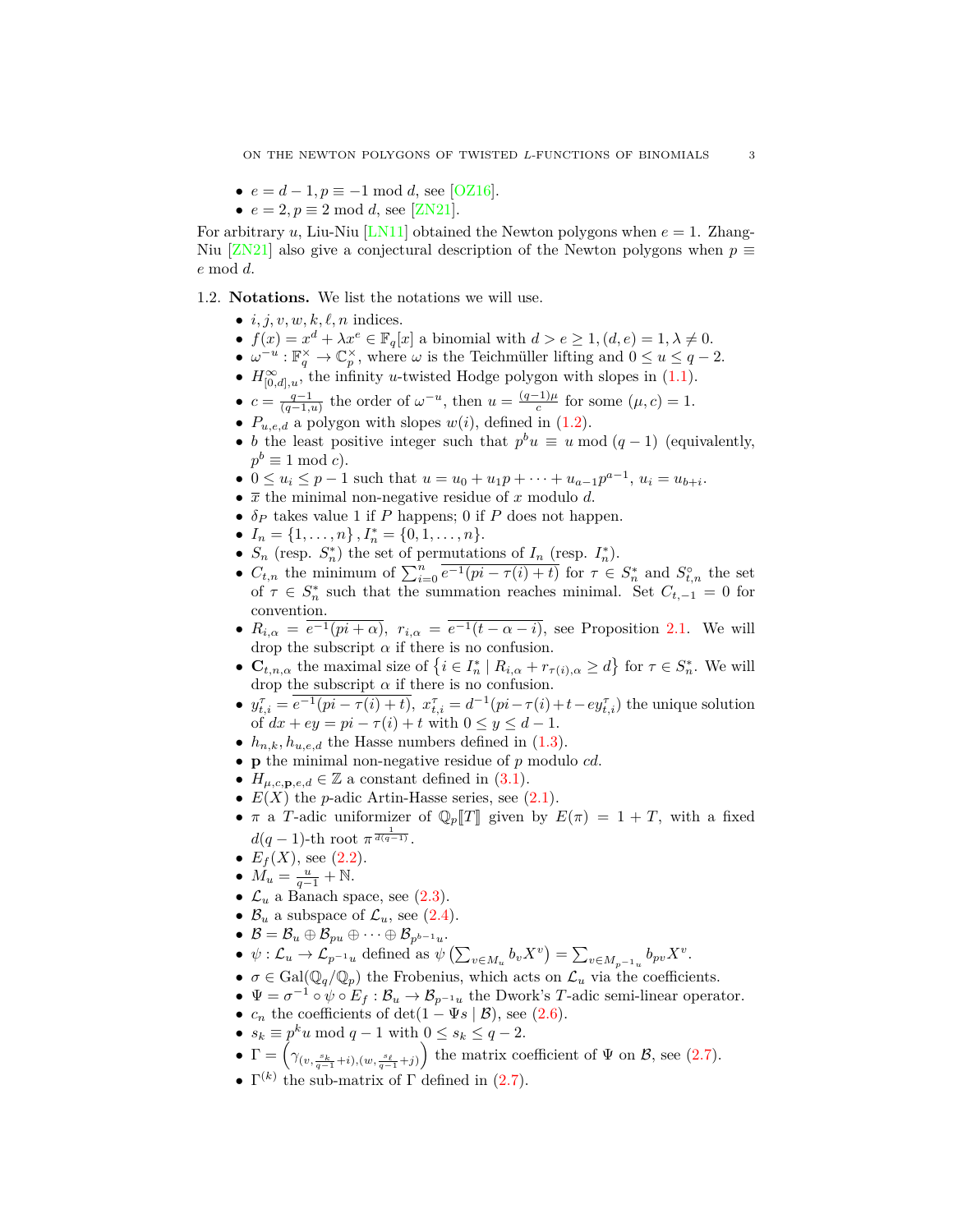#### 4 SHENXING ZHANG

- $\bullet$   $A^{(k)} = A \cap \Gamma^{(k)}$  the sub-matrix of a principal minor *A* of Γ.
- $A_n$  the set of all principal minor *A* of order *bn*, such that every  $A^{(k)}$  has order *n*.
- *• ϕ*(*n*) *∈* N *∪ {*+*∞}* the minimal *x* + *y* where *dx* + *ey* = *n, x, y ∈* N.
- *• γ*( *sk <sup>q</sup>−*<sup>1</sup> <sup>+</sup>*i, sℓ <sup>q</sup>−*<sup>1</sup> <sup>+</sup>*j*) , see ([2.9](#page-7-2)).
- *•*  $(x)_{[n]} := x(x-1) \cdots (x-n+1), (x)_{[0]} := 1$  the falling factorial.

<span id="page-3-0"></span>1.3. **Main results.** In this paper, we give an explicit lower bound of Newton polygons of twisted *L*-functions of binomial  $f(x) = x^d + \lambda x^e$ . We reduce the Hasse polynomial to a certain integer [\(3.1\)](#page-11-0). Then  $p > (d - e)(2d - 1)$  does not divide this constant, if and only if this lower bound coincides the Newton polygons. Finally, we show that this condition holds for  $e = d - 1$ .

Denote by *Pu,e,d* the polygon such that

<span id="page-3-1"></span>
$$
P_{u,e,d}(n) = \frac{n(n-1)}{2d} + \frac{1}{bd(p-1)} \sum_{k=1}^{b} (nu_k + (d-e)C_{u_k,n-1}), \ n \in \mathbb{N}.
$$
 (1.2)

Denote by  $w(n) = P_{u,e,d}(n+1) - P_{u,e,d}(n)$ . Then

$$
w(n) = \frac{n}{d} + \frac{1}{bd(p-1)} \sum_{k=1}^{b} (u_k + (d-e)(C_{u_k,n} - C_{u_k,n-1})).
$$

This polygon lies above the Hodge polygon  $H^{\infty}_{[0,d],u}$  with same points at  $d\mathbb{Z}$ , and *w*(*n* + *d*) = 1 + *w*(*n*). Moreover, we have *w*(*n*) ≤ *w*(*n* + 1) if *p* > (*d* − *e*)(2*d* − 1). See Proposition [2.1.](#page-4-2)

<span id="page-3-5"></span>**Theorem 1.1.** *Assume that*  $p > (d - e)(2d - 1)$ *. Then*  $NP_{u,T}(f)$  *lies above*  $P_{u,e,d}$ *.* As a corollary,  $NP_{u,m}(f)$  lies above  $P_{u,e,d}$ .

Define

<span id="page-3-2"></span>
$$
h_{n,k} := \sum_{\tau \in S_{u_k,n}^{\circ}} \text{sgn}(\tau) \prod_{i=0}^{n} \frac{1}{x_{u_k,i}^{\tau}! y_{u_k,i}^{\tau}!}, \quad h_{u,e,d} := \prod_{n=0}^{d-2} \prod_{k=1}^{b} h_{n,k}.
$$
 (1.3)

<span id="page-3-6"></span>**Theorem 1.2.** *Assume that*  $p > (d - e)(2d - 1)$ *. Then* 

<span id="page-3-3"></span>
$$
NP_{u,m}(f) = NP_{u,T}(f) = P_{u,e,d}
$$
\n(1.4)

*holds if and only if*  $h_{u,e,d} \in \mathbb{Z}_p^{\times}$ *, if and only if*  $p \nmid H_{\mu,c,\mathbf{p},e,d}$ *.* 

Here  $H_{\mu,c,\mathbf{p},e,d} \in \mathbb{Z}$  is a constant defined in  $(3.1)$  and **p** is the minimal positive residue of *p* modulo *cd*. Thus we have the following corollary.

<span id="page-3-4"></span>**Corollary 1.3.** *Assume that* ([1.4\)](#page-3-3) *holds for*

$$
a, m, p, f(x) = x^d + \lambda x^e \in \mathbb{F}_{p^a}[x], u = \frac{(p^a - 1)\mu}{c},
$$

*where*  $b \mid a, \lambda \neq 0$  *and*  $p > (d - e)(2d - 1)$ *. Then* 

(1)  $H_{\mu,c,\mathbf{p},e,d} \neq 0.$ 

(2) *For any*

$$
a', m', p', f'(x) = x^d + \lambda' x^e \in \mathbb{F}_{p'^{a'}}[x], u' = \frac{(p'^{a'} - 1)\mu}{c},
$$

where  $b \mid a, \lambda \neq 0$  and  $p' > (d - e)(2d - 1)$ , we have  $(1.4)$  $(1.4)$  $(1.4)$  if  $p' \equiv p \mod cd$  $and p' > H_{\mu,c,\mathbf{p},e,d}$ .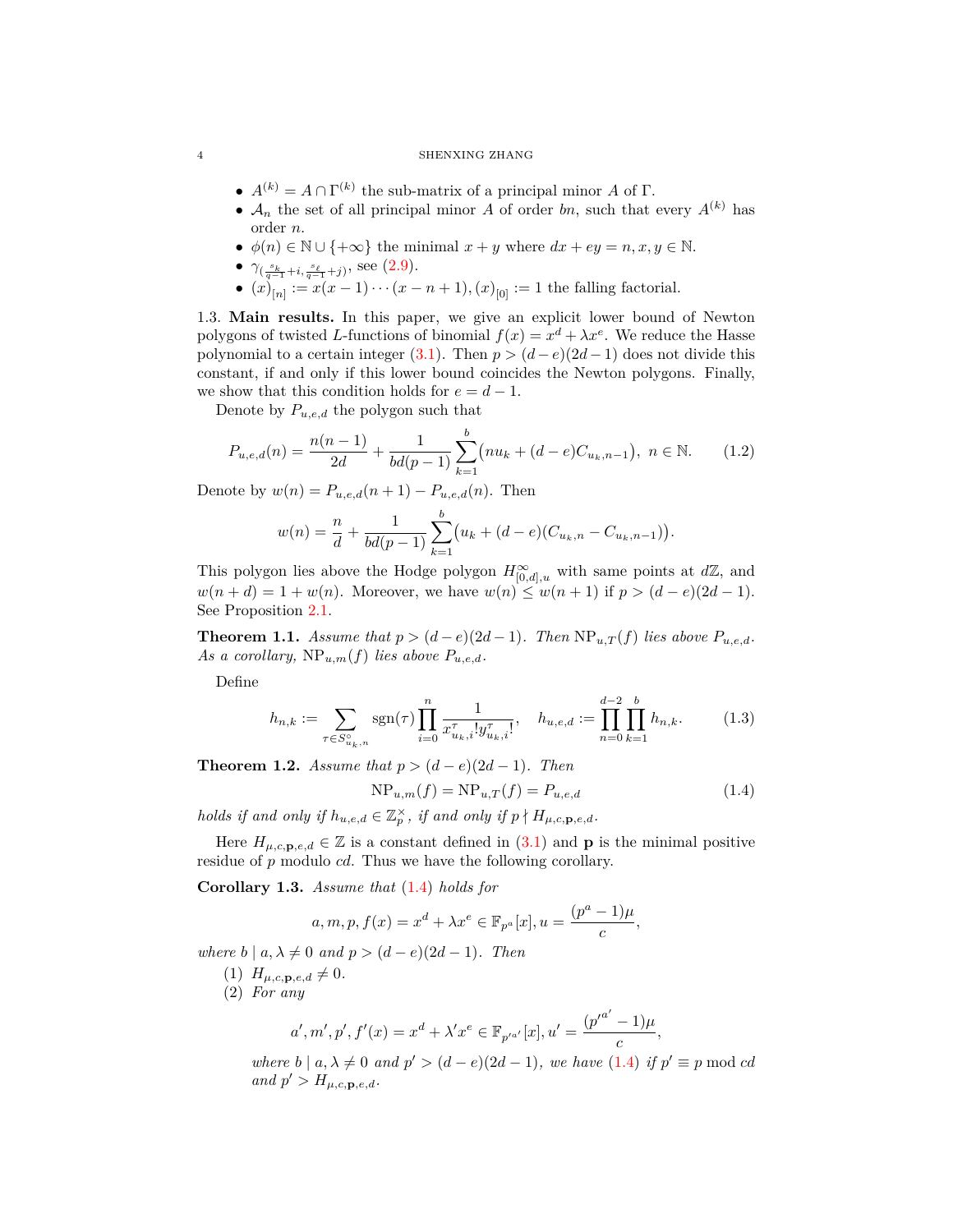(3) As  $p' \equiv p \mod cd$  *tends to infinity, the polygons*  $NP_{u,m}(f)$  *and*  $NP_{u,T}(f)$ *tend to*  $H^{\infty}_{[0,d],u}$ *, which only depends on*  $\mu$ *, c*, **p***, d.* 

The following result extends  $[OZ16]$ , as they considered the untwisted case with an additional condition  $p \equiv -1 \mod d$ .

<span id="page-4-3"></span>**Theorem 1.4.** *Assume that*  $e = d - 1$ *. We have*  $NP_{u,m}(f) = NP_{u,T}(f) = P_{u,e,d}$  *if*  $p > c(d^2 - d + 1)$ .

We give the following conjecture, which generalizes the conjecture in [\[ZN21\]](#page-14-15). Note that  $h_{u,e,d}$  may be zero since  $S^{\circ}_{u_k,n}$  may be empty, so we require that p is large with respect to *c*, as in Corollary [1.3](#page-3-4) and Theorem [1.4.](#page-4-3)

**Conjecture 1.5.** *If*  $p$  *is large enough with respect to c, d, then*  $NP_{u,m}(f)$  =  $NP_{u,T}(f) = P_{u,e,d}.$ 

## 2. The lower bound

<span id="page-4-1"></span><span id="page-4-0"></span>2.1. **The property of the lower bound polygon.** For any integer *t*, we denote

$$
C_{t,n} = \min_{\tau \in S_n^*} \sum_{i=0}^n \overline{e^{-1}(pi - \tau(i) + t)}.
$$

We set  $C_{t,-1} = 0$  for convention. For any integer  $\alpha$ , we denote

$$
R_{i,\alpha} = \overline{e^{-1}(pi+\alpha)}, \ r_{i,\alpha} = \overline{e^{-1}(t-\alpha-i)}
$$

and

$$
\mathbf{C}_{t,n,\alpha} = \max \# \left\{ i \in I_n^* \mid R_{i,\alpha} + r_{\tau(i),\alpha} \geq d \right\}.
$$

<span id="page-4-2"></span>**Proposition 2.1.** (1) For any  $\alpha$ , we have

$$
C_{t,n} = \sum_{i=0}^{n} (R_{i,\alpha} + r_{i,\alpha}) - d\mathbf{C}_{t,n,\alpha}.
$$

*(2) For any α, we have*

$$
\mathbf{C}_{t,n+d,\alpha} = d-1 + \mathbf{C}_{t,n,\alpha}, \quad C_{t,n+d} = C_{t,n}.
$$

*Thus*  $w(n+d) = 1 + w(n)$  *and*  $P_{u,e,d}(dn) = H^{\infty}_{[0,d],u}(dn)$ . *(3) If*  $p > (d - e)(2d - 1)$ *, we have*  $w(n) ≤ w(n + 1)$ *.* 

*Proof.* We omit the subscript  $\alpha$  in this proof for convention.

(1) It follows from

$$
\overline{e^{-1}(pi-\tau(i)+t)}=R_i+r_{\tau(i)}-d\delta_{R_i+r_{\tau(i)}\geq d}.
$$

(2) We have

$$
\mathbf{C}_{t,n} = \max_{\tau \in S_n^*} \# \left\{ i \in I_n^* \mid R_i \geq d - r_{\tau(i)} \right\}.
$$

Note that

$$
\{R_i \mid i \in I_{n+d}^*\} = \{R_i \mid i \in I_n^*\} \cup \{0, 1, \dots, d-1\},
$$
  

$$
\{d - r_i \mid i \in I_{n+d}^*\} = \{d - r_i \mid i \in I_n^*\} \cup \{d, 1, \dots, d-1\}.
$$

We may drop the 0 and *d* since they do not affect the size. Apple Lemma [2.2](#page-5-0) (*d−*1) times, where  $a_0 = b_0 = j$  in *j*-th time, then we get  $\mathbf{C}_{t,n+d} = d - 1 + \mathbf{C}_{t,n}$ .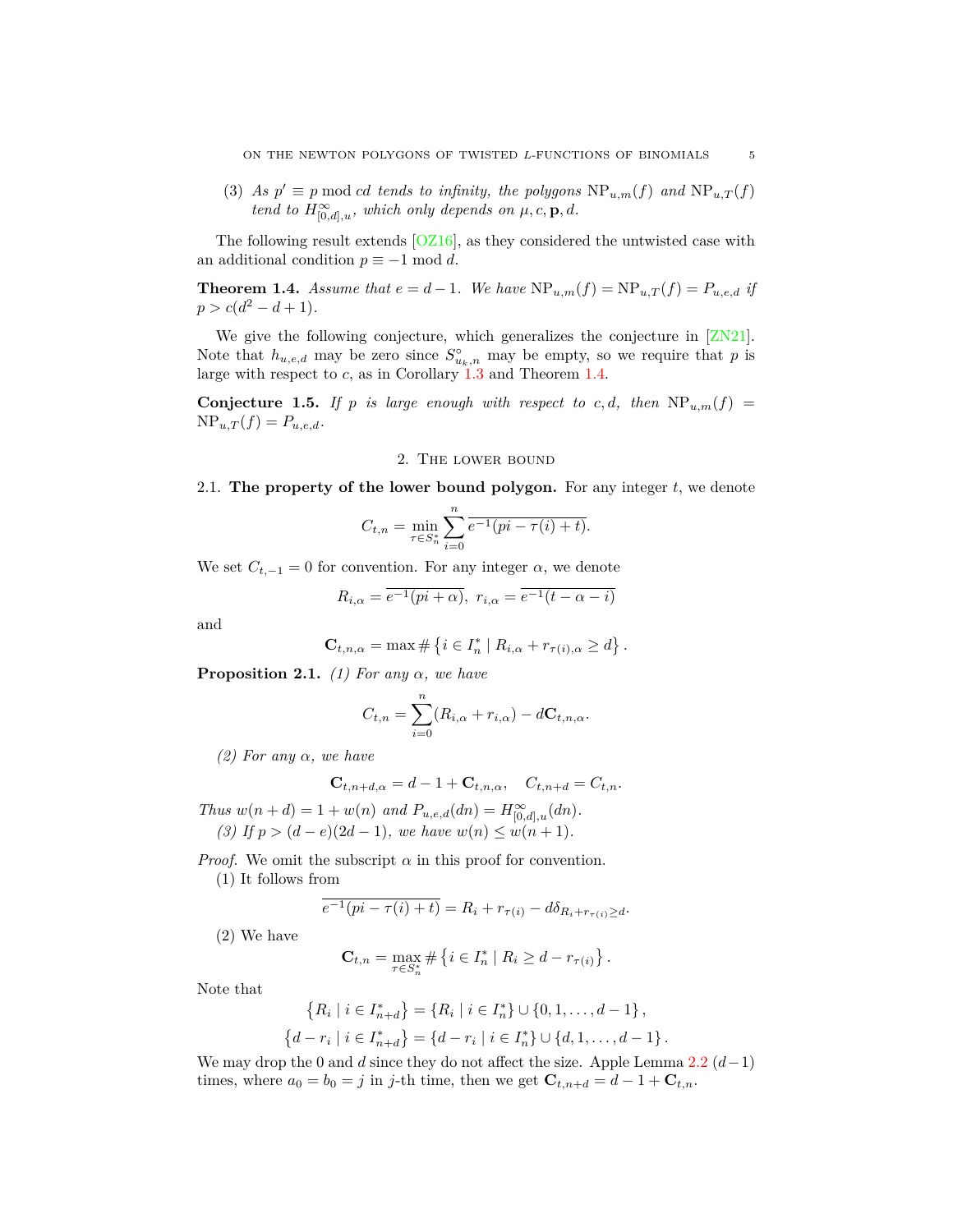Since

$$
\sum_{i=n+1}^{n+d} (R_i + r_i) = 2\sum_{j=0}^{d-1} j = d(d-1),
$$

we have  $C_{t,n+d} = C_{t,n}$ . Thus  $w(n+d) = 1 + w(n)$ .

Note that  $C_{t,n+d} = C_{t,n}$  also holds for  $n = -1$ . Hence  $C_{t,dn-1} = 0$  and  $P_{u,e,d}(dn) = H^{\infty}_{[0,d],u}(dn).$ 

(3) Denote by  $\delta = \delta_{R_n+r_n \geq d}$ . For any  $\tau \in S_n^*$ , write  $i = \tau(n)$ ,  $j = \tau^{-1}(n)$  and *τ*<sub>1</sub> = (*ni*)*τ*. Then *τ*<sub>1</sub>(*n*) = *n*, *τ*<sub>1</sub>(*j*) = *i* and

$$
\delta + \# \{ i \in I_{n-1}^* \mid R_i + r_{\tau_1(i)} \ge d \} - \# \{ i \in I_n^* \mid R_i + r_{\tau(i)} \ge d \} = \delta + \delta_{R_j + r_i \ge d} - \delta_{R_j + r_n \ge d} - \delta_{R_n + r_i \ge d}.
$$

If this is  $-2$ , then  $2d > R_n + r_n + R_j + r_i \geq 2d$ , that's impossible. Thus  $\delta + \mathbf{C}_{t,n-1} - \mathbf{C}_{t,n-1}$  $C_{t,n} \geq -1.$ 

Any  $\sigma \in S_{n-1}^*$  can be viewed as an element  $\sigma_1 \in S_n^*$  fixing *n*. Thus

$$
\delta + \# \{ i \in I_{n-1}^* \mid R_i + r_{\sigma(i)} \ge d \} = \# \{ i \in I_n^* \mid R_i + r_{\sigma_1(i)} \ge d \}
$$

*.*

and then  $\delta$  + **C**<sub>*t*,n-1</sub>  $\leq$  **C**<sub>*t*,n</sub>.

Now

$$
C_{t,n} - C_{t,n-1}
$$
  
= R<sub>n</sub> + r<sub>n</sub> - d(**C**<sub>t,n</sub> - **C**<sub>t,n-1</sub>)  
= e<sup>-1</sup>(pn - n + t) + d( $\delta$  + **C**<sub>t,n-1</sub> - **C**<sub>t,n</sub>)

lies in  $[-d, d-1]$ . Therefore,

$$
w(n) - w(n-1)
$$
  
=  $\frac{1}{d} + \frac{d-e}{bd(p-1)} \sum_{k=1}^{b} (C_{u_k,n} - 2C_{u_k,n-1} + C_{u_k,n-2})$   
 $\geq \frac{1}{d} + \frac{(d-e)(1-2d)}{d(p-1)} \geq 0$ 

since  $p > (d - e)(2d - 1)$ .

<span id="page-5-0"></span>**Lemma 2.2.** *Let*  $A = \{a_0, \ldots, a_m\}$  *and*  $B = \{b_0, \ldots, b_m\}$  *be two multi-sets of integers.* Assume that  $a_0 \geq b_0$  and for any  $i > 0$ ,  $b_i > a_0$  or  $b_i \leq b_0$ . Then

$$
\max_{\tau \in S_m^*} \# \left\{ i \in I_m^* \mid a_i \ge b_{\tau(i)} \right\} = 1 + \max_{\sigma \in S_m} \# \left\{ i \in I_m \mid a_i \ge b_{\sigma(i)} \right\}.
$$

*Proof.* Every permutation in  $S_n$  can be viewed as a permutation in  $S_n^*$  fixing 0, thus " $\geq$ " holds trivially. Write  $i = \tau(0)$ ,  $j = \tau^{-1}(0)$  and  $\tau_1 = (0i)\tau$ . Then  $\tau_1(0) = 0$  and  $\tau_1(j) = i$ . Thus

$$
\begin{aligned} \# \left\{ i \in I_m^* \mid a_i \ge b_{\tau_1(i)} \right\} - \# \left\{ i \in I_m^* \mid a_i \ge b_{\tau(i)} \right\} \\ = & 1 + \delta_{a_j \ge b_i} - \delta_{a_j \ge b_0} - \delta_{a_0 \ge b_i} . \end{aligned}
$$

If this is negative, then  $a_0 ≥ b_i > a_j ≥ b_0$ , which is impossible. Thus "≤" holds.  $□$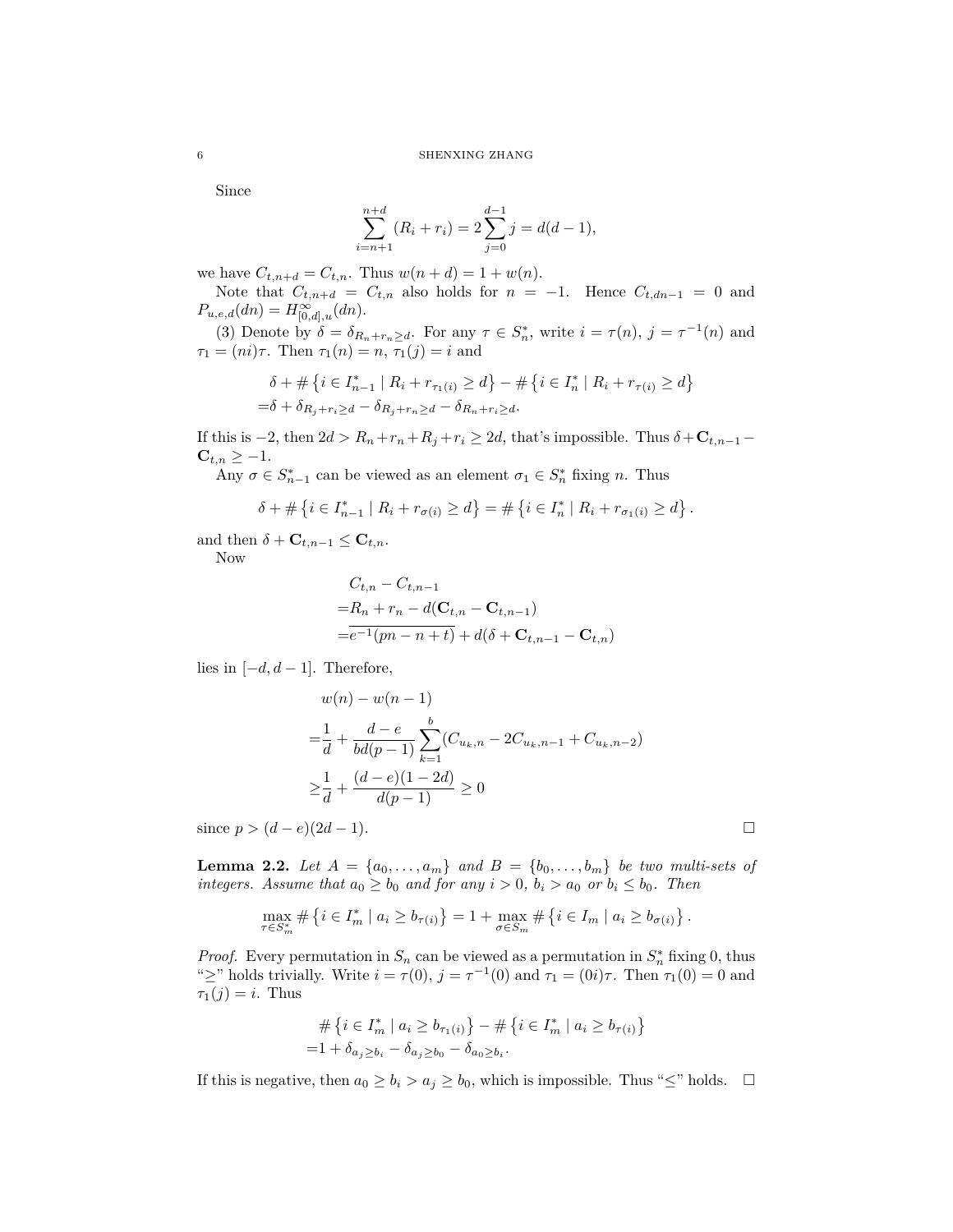<span id="page-6-0"></span>2.2. **The twisted** *T***-adic Dwork's trace formula.** This part is almost the same with  $[LN11, 2,3]$ . Denote by

<span id="page-6-1"></span>
$$
E(X) = \exp\left(\sum_{i=0}^{\infty} p^{-i} X^{p^i}\right) = \sum_{n=0}^{\infty} \lambda_n X^n \in \mathbb{Z}_p[\![X]\!]
$$
 (2.1)

the *p*-adic Artin-Hasse series. Then  $\lambda_n = 1/n!$  if  $n < p$ . Denote by

<span id="page-6-2"></span>
$$
E_f(X) = E(\pi X^d)E(\pi \hat{\lambda} X^e) = \sum_{n=0}^{\infty} \gamma_n X^n.
$$
 (2.2)

Then

$$
\gamma_k = \sum_{y} \pi^{x+y} \lambda_x \lambda_y \hat{\lambda}^y,
$$

where  $(x, y)$  runs through non-negative solutions of  $dx + ey = k$ .

Denote by  $M_u = \frac{u}{q-1} + \mathbb{N}$ . Define

<span id="page-6-3"></span>
$$
\mathcal{L}_u = \left\{ \sum_{v \in M_u} b_v \pi^{\frac{v}{d}} X^v \middle| b_v \in \mathbb{Z}_q \left[ \pi^{\frac{1}{d(q-1)}} \right] \right\}
$$
\n(2.3)

and

<span id="page-6-4"></span>
$$
\mathcal{B}_u = \left\{ \sum_{v \in M_u} b_v \pi^{\frac{v}{d}} X^v \in \mathcal{L}_u \; \middle| \; \text{ord}_{\pi} b_v \to +\infty \text{ as } v \to +\infty \right\}.
$$
 (2.4)

Define a map

$$
\psi: \mathcal{L}_u \longrightarrow \mathcal{L}_{p^{-1}u}
$$
\n
$$
\sum_{v \in M_u} b_v X^v \longmapsto \sum_{v \in M_{p^{-1}u}} b_{pv} X^v.
$$
\n(2.5)

The power series  $E_f$  defines a map on  $\mathcal{B}_u$  via multiplication. Let  $\sigma \in \text{Gal}(\mathbb{Q}_q/\mathbb{Q}_p)$ be the Frobenius, which acts on  $\mathcal{L}_u$  via the coefficients. Then the Dwork's  $T$ -adic semi-linear operator  $\Psi = \sigma^{-1} \circ \psi \circ E_f$  sends  $\mathcal{B}_u$  to  $\mathcal{B}_{p^{-1}u}$ . Hence  $\Psi$  acts on

$$
\mathcal{B}:=\bigoplus_{i=0}^{b-1}\mathcal{B}_{p^iu}.
$$

We have a linear map

$$
\Psi^a = \psi^a \circ \prod_{i=0}^{a-1} E_f^{\sigma^i}(X^{p^i})
$$

on *B* over  $\mathbb{Z}_q[\pi^{\frac{1}{d(q-1)}}]$ . Since  $\Psi$  is completely continuous in the sense of [\[Ser62\]](#page-14-17), the following determinants are well-defined.

<span id="page-6-6"></span>**Theorem 2.3.** *We have*

$$
C_u(s, f, T) = \det \left( 1 - \Psi^a s \middle| \mathcal{B}_u / \mathbb{Z}_q \llbracket \pi^{\frac{1}{d(q-1)}} \rrbracket \right).
$$

*Thus the T-adic Newton polygon of Cu*(*s, f, T*) *is the lower convex closure of*

$$
\left(n, \frac{1}{b} \text{ord}_T(c_{abn})\right), \ n \in \mathbb{N},
$$

*where*

<span id="page-6-5"></span>
$$
\det\left(1 - \Psi s \middle| \mathcal{B}/\mathbb{Z}_p[\![\pi^{\frac{1}{d(q-1)}}]\!]\right) = \sum_{i=0}^{\infty} (-1)^n c_n s^n. \tag{2.6}
$$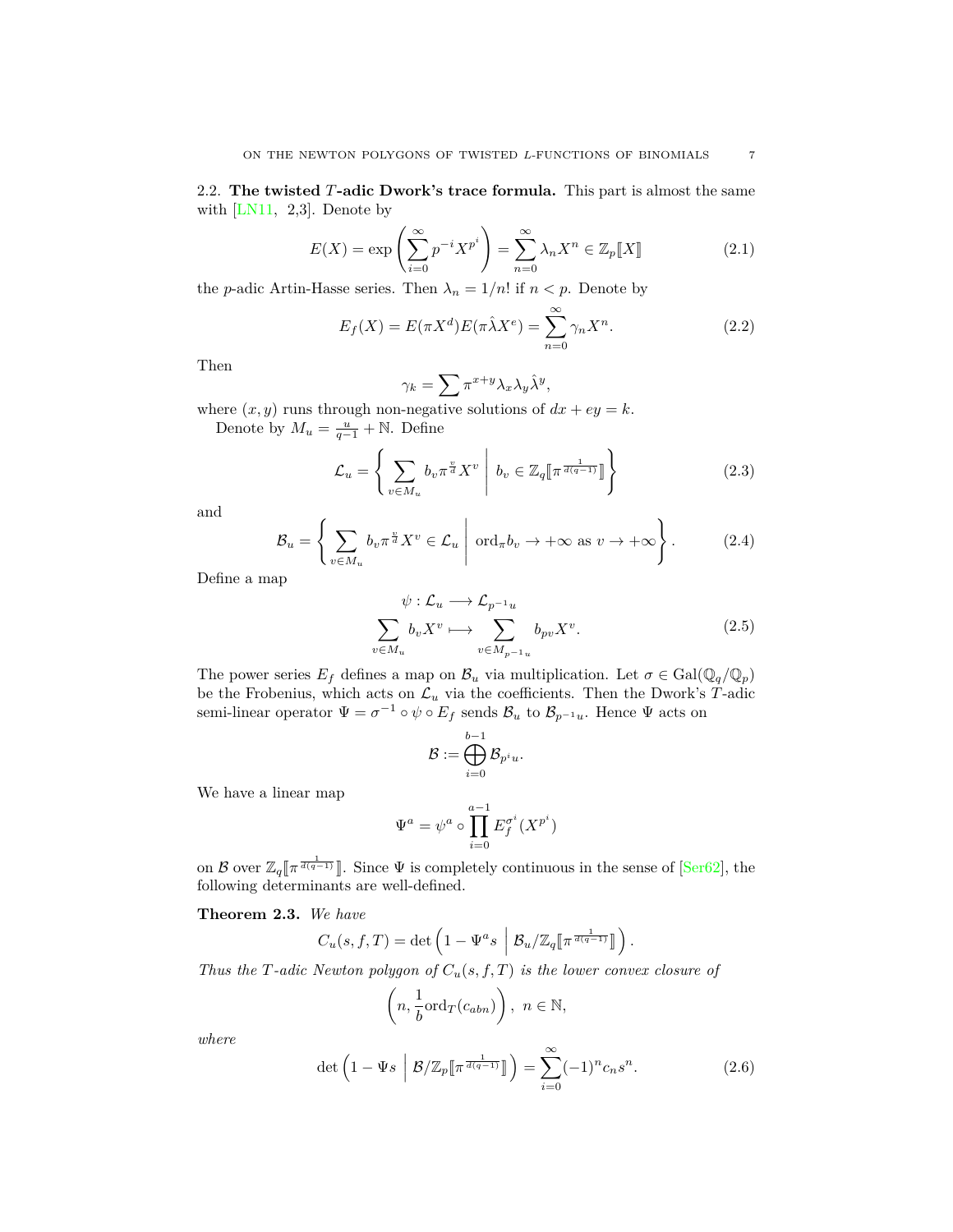*Proof.* See [[LW09](#page-14-7), Theorem 4.8], [\[Liu07\]](#page-14-6), [[LLN09,](#page-14-11) Theorems 2.1, 2.2] and [[LN11,](#page-14-16) Theorems 2.1, 5.3].  $\Box$ 

Write  $s_k \equiv p^k u \mod q - 1$  with  $0 \le s_k \le q - 2$ . Then  $s_{b-k} = s_{-k} = u_k + u_{k+1}p +$  $\cdots + u_{k+a-1}p^{a-1}$ . Let  $\xi_1, \ldots, \xi_a$  be a normal basis of  $\mathbb{Q}_q$  over  $\mathbb{Q}_p$ . The space *B* has a basis

$$
\left\{ \xi_v \left( \pi^{\frac{1}{d}} X \right)^{\frac{s_k}{q-1} + i} \right\}_{(i,v,k) \in \mathbb{N} \times I_a \times I_b}
$$

over  $\mathbb{Z}_p[\![\pi^{\frac{1}{d(q-1)}}]\!]$ . Let  $\Gamma = \left(\gamma_{(v,\frac{s_k}{q-1}+i),(w,\frac{s_\ell}{q-1}+j)}\right)$  $\setminus$  $N \times I_a \times I_b$ be the matrix of Ψ on *B* with respect to this basis. Then

<span id="page-7-1"></span>
$$
\Gamma = \begin{pmatrix}\n0 & \Gamma^{(1)} & 0 & \cdots & 0 \\
0 & 0 & \Gamma^{(2)} & \cdots & 0 \\
\vdots & \vdots & \vdots & \ddots & \vdots \\
0 & 0 & 0 & \cdots & \Gamma^{(b-1)} \\
\Gamma^{(b)} & 0 & 0 & \cdots & 0\n\end{pmatrix},
$$
\n(2.7)

*.*

where

$$
\Gamma^{(k)} = \left(\gamma_{(v,\frac{s_{k-1}}{q-1}+i),(w,\frac{s_k}{q-1}+j)}\right)_{\mathbb{N}\times I_a}
$$

Hence we have

$$
\det\left(1 - \Psi s \middle| \mathcal{B}/\mathbb{Z}_p[\![\pi^{\frac{1}{d(q-1)}}]\!]\right) = \det(1 - \Gamma s) = \sum_{n=0}^{\infty} (-1)^{bn} c_{bn} s^{bn}
$$

with  $c_n = \sum \det(A)$ , where *A* runs through all principal minors of order *n*, see [\[LZ05\]](#page-14-18). Denote by  $A^{(k)} = A \cap \Gamma^{(k)}$  as a minor of  $\Gamma^{(k)}$ . If *A* has order *bn*, but the order of some  $A^{(k)}$  is not *n*, then  $\det(A) = 0$ . Denote by  $A_n$  the set of all principal minors of order *bn*, such that every  $A^{(k)}$  has order *n*. Then

<span id="page-7-4"></span>
$$
c_{bn} = \sum_{A \in \mathcal{A}_n} \det(A) = (-1)^{n(b-1)} \sum_{A \in \mathcal{A}_n} \prod_{k=1}^b \det(A^{(k)}).
$$
 (2.8)

<span id="page-7-3"></span>**Theorem 2.4.** *If*  $p > (d - e)(2d - 1)$ *, then* 

$$
\mathrm{ord}_{\pi}(\det(A)) \ge ab(p-1)P_{u,e,d}(n+1)
$$

*for any*  $A \in \mathcal{A}_{a(n+1)}$ .

*Proof of Theorem [1.1.](#page-3-5)* By Theorem [2.4](#page-7-3) and  $(2.8)$  $(2.8)$ , we have

$$
\mathrm{ord}_{\pi}(c_{abn}) \ge ab(p-1)P_{u,e,d}(n).
$$

Thus  $NP_{u,T}(f)$  lies above  $P_{u,e,d}$  by Theorem [2.3](#page-6-6). Note that  $NP_{u,m}(f) \ge NP_{u,T}(f)$ by definition. Therefore,  $NP_{u,m}(f)$  also lies above  $P_{u,e,d}$ .

## <span id="page-7-0"></span>2.3. **Estimation on**  $c_n$ . Denote by

 $\phi(n) = \min \{x + y \mid dx + ey = n, x, y \in \mathbb{N}\} \in \mathbb{N} \cup \{+\infty\}.$ 

Here the minimal element in  $\emptyset$  is regarded as  $+\infty$ . For  $i, j \in \mathbb{N}, k \in I_b$ , define

<span id="page-7-2"></span>
$$
\gamma_{\left(\frac{s_{k-1}}{q-1}+i,\frac{s_k}{q-1}+j\right)} = \pi^{\frac{s_k-s_{k-1}}{d(q-1)} + \frac{j-i}{d}} \gamma_{pi-j+u_{-k}}.\tag{2.9}
$$

Then

$$
\xi_w^{\sigma^{-1}}\gamma_{(\frac{s_{k-1}}{q-1}+i,\frac{s_k}{q-1}+j)}^{ \sigma^{-1}}=\sum_{u\in I_a}\gamma_{(v,\frac{s_{k-1}}{q-1}+i),(w,\frac{s_k}{q-1}+j)}\xi_v
$$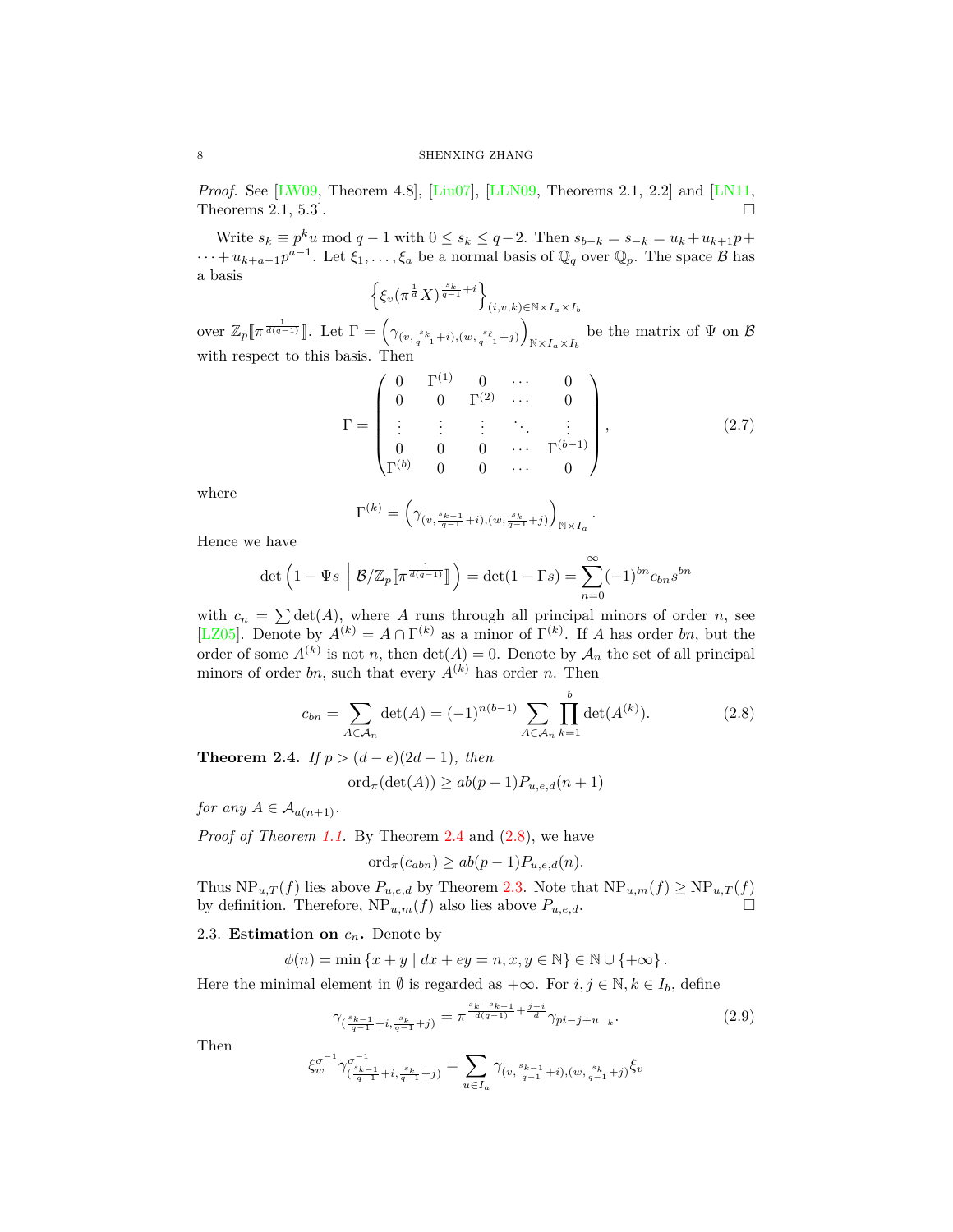<span id="page-8-2"></span>and

$$
\operatorname{ord}_{\pi} \left( \gamma_{(v, \frac{s_{k-1}}{q-1} + i), (w, \frac{s_k}{q-1} + j)} \right) \ge \operatorname{ord}_{\pi} \left( \gamma_{(\frac{s_{k-1}}{q-1} + i, \frac{s_k}{q-1} + j)} \right)
$$
\n
$$
= \frac{s_k - s_{k-1}}{d(q-1)} + \frac{j-i}{d} + \phi(pi - j + u_{-k}).
$$
\n(2.10)

<span id="page-8-4"></span>**Lemma 2.5.** *For any*  $\tau \in S_n^*$  *and integer t,* 

$$
\sum_{i=0}^{n} \phi(pi - \tau(i) + t) \geq d^{-1} \left( \frac{(p-1)n(n+1)}{2} + (n+1)t + (d-e)C_{t,n} \right).
$$

*Proof.* We may assume that  $pi - \tau(i) + t \in dN + eN$  for each *i*. One can easily show that

$$
\phi(k) = d^{-1} \left( k + (d - e)^{\overline{e^{-1}k}} \right)
$$

and the minimum arrives at

$$
(x,y)=\left(d^{-1}(k-e\overline{e^{-1}k}),\overline{e^{-1}k}\right).
$$

Thus

<span id="page-8-0"></span>
$$
\phi(pi - j + t) = d^{-1} \left( pi - j + t + (d - e)e^{-1}(pi - j + t) \right).
$$
 (2.11)

The result then follows easily.  $\square$ 

<span id="page-8-1"></span>**Lemma 2.6.** *Assume*  $a_i = a_{i+m}$  *and*  $b_i = b_{i+m}$  *for any*  $i \in I_{md}$ *. Then* 

$$
\max_{\tau \in S_{md}} \# \left\{ i \in I_{md} \mid a_i \ge b_{\tau(i)} \right\} = d \max_{\sigma \in S_m} \# \left\{ i \in I_m \mid a_i \ge b_{\sigma(i)} \right\}.
$$

*Proof.* We may assume that there exists some *k* such that:  $a_k \geq b_k$  and for any  $i \neq k$ ,  $b_i > a_k$  or  $b_i \leq b_k$ . Otherwise both sides should be zero. We may assume that  $k = m$  for simplicity. Apply Lemma [2.2](#page-5-0) *d* times, where  $a_0 = a_{mi}, b_0 = b_{mi}$  in *i*-th time, we get

$$
\max_{\tau' \in S_{md}} \# \{ i \in I_{md} \mid a_i \ge b_{\tau'(i)} \} = d + \max_{\tau} \# \{ i \in I_{md} - m\mathbb{Z} \mid a_i \ge b_{\tau(i)} \},
$$

where  $\tau$  runs through permutations on  $I_{md} - m\mathbb{Z}$ . Since

$$
\max_{\sigma' \in S_m} \# \{ i \in I_m \mid a_i \ge b_{\sigma'(i)} \} = 1 + \max_{\sigma} \# \{ i \in I_m - \{ m \} \mid a_i \ge b_{\sigma(i)} \}
$$

by Lemma [2.2](#page-5-0), where  $\sigma$  runs through permutations on  $I_m - \{m\}$ , the result is reduced to

$$
\max_{\tau} \# \left\{ i \in I_{md} - m\mathbb{Z} \mid a_i \ge b_{\tau(i)} \right\} = d \max_{\sigma} \# \left\{ i \in I_m - \{ m \} \mid a_i \ge b_{\sigma(i)} \right\}.
$$

Denote by  $A_{(m-1)i+j} = a_{mi+j}$  and  $B_{(m-1)i+j} = b_{mi+j}, 1 \le j \le m-1$ . Then  $A_i = A_{i+m-1}, B_i = B_{i+m-1}$  and the equation above becomes

$$
\max_{\tau \in S_{(m-1)d}} \# \left\{ i \in I_{(m-1)d} \mid A_i \geq B_{\tau(i)} \right\} = d \max_{\sigma \in S_{m-1}} \# \left\{ i \in I_{m-1} \mid A_i \geq B_{\sigma(i)} \right\}.
$$

The result then follows by induction on  $m$ .

<span id="page-8-3"></span>**Lemma 2.7.** For any  $i \in \mathbb{N} \times I_a$ , we write  $i = (i', i'')$ . Then for any permutation  $\tau$  *on*  $I_n^* \times I_a$ ,

$$
\sum_{i \in I_n^* \times I_a} \phi(pi' - \tau(i)' + t) \ge \frac{a}{d} \left( \frac{(p-1)n(n+1)}{2} + (n+1)t + (d-e)C_{t,n} \right).
$$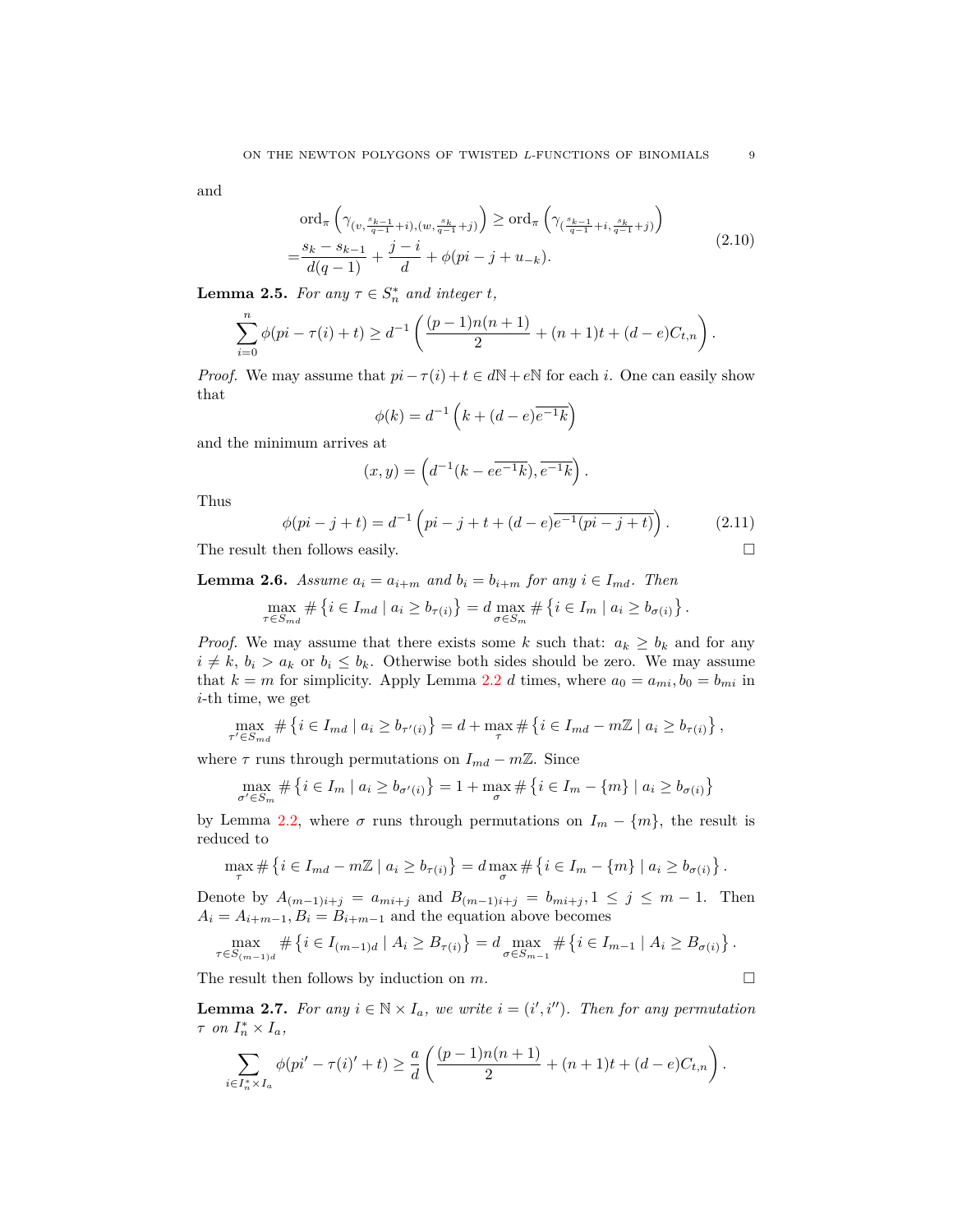*Proof.* By Eq.  $(2.11)$  $(2.11)$  $(2.11)$ , we only need to show that

$$
\min_{\tau} \sum_{i \in I_n^* \times I_a} \overline{e^{-1}(pi - \tau(i) + t)} = aC_{t,n}.
$$

By Proposition [2.1,](#page-4-2) it can be reduced to

$$
\max_{\tau} \# \{ i \in I_n^* \times I_a \mid R_{i',\alpha} + r_{\tau(i)',\alpha} \ge d \} = aC_{t,n,\alpha}.
$$

This follows from Lemma [2.6.](#page-8-1)

*Proof of Theorem [2.4.](#page-7-3)* This proof is similar to [\[ZN21,](#page-14-15) Theorem 3.2]. Denote by  $\mathcal{R}$ the set of indices of *A* and

$$
\mathcal{R}^{(k)} \times \{k\} = \mathcal{R} \cap (\mathbb{N} \times I_a \times \{k\}), \quad \mathcal{R}^{(0)} = \mathcal{R}^{(b)}.
$$

Then  $\#\mathcal{R}^{(k)} = a(n+1),$ 

$$
A^{(k)} = \left(\gamma_{(v, \frac{s_{k-1}}{q-1} + i), (w, \frac{s_k}{q-1} + j)}\right)_{(i,v) \in \mathcal{R}^{(k-1)}, (j,w) \in \mathcal{R}^{(k)}}
$$

and

$$
\det(A) = \prod_{k=1}^{b} \det(A^{(k)}) = \sum_{\tau} \text{sgn}(\tau) \prod_{i \in \mathcal{R}} \gamma_{i,\tau(i)},
$$

where  $\tau$  runs through permutations of  $\mathcal{R}$  such that  $\tau(\mathcal{R}^{(k-1)}) = \mathcal{R}^{(k)}$ . Here,

$$
\mathrm{ord}_{\pi}\left(\prod_{i\in\mathcal{R}}\gamma_{i,\tau(i)}\right)\geq S_{\mathcal{R}}^{\tau}
$$

by  $(2.10)$  $(2.10)$ , where

$$
S_{\mathcal{R}}^{\tau} = \sum_{k=1}^{b} \sum_{i \in \mathcal{R}^{(k-1)}} \left( \frac{\tau(i)' - i'}{d} + \phi(pi' - \tau(i)' + u_{-k}) \right)
$$
  
 
$$
\geq d^{-1} \sum_{k=1}^{b} \sum_{i \in \mathcal{R}^{(k-1)}} \left( (p-1)i' + (d-e)e^{-1}(pi' - \tau(i)' + u_{-k}) \right)
$$

by Eq. ([2.11](#page-8-0)). By Lemma [2.7](#page-8-3),

$$
S_{\mathcal{N}}^{\sigma}\geq ab(p-1)P_{u,e,d}(n+1),
$$

where  $\mathcal{N} = I_n^* \times I_a \times I_b$ . By ([2.8](#page-7-4)), we only need to show that for any permutation *τ* of  $\mathcal{R} \neq \mathcal{N}$  such that  $\tau(\mathcal{R}^{(k-1)}) = \mathcal{R}^{(k)}$ , there is a permutation  $\sigma$  of  $\mathcal{N}$  such that  $\sigma(\mathcal{N}^{(k-1)}) = \mathcal{N}^{(k)}$  and  $S_{\mathcal{R}}^{\tau} \geq S_{\mathcal{N}}^{\sigma}$ .<br>Assume  $\#(\mathcal{R}\backslash\mathcal{N}) = m$ . Write  $T = (\mathcal{N}\backslash\mathcal{R}) \cup \tau^{-1}(\mathcal{R}\backslash\mathcal{N})$ , then  $\#T = 2m$  and

 $\mathcal{N} \setminus T = \mathcal{N} \cap \tau^{-1}(\mathcal{N} \cap \mathcal{R})$ . Thus  $\tau(\mathcal{N} \setminus T) \subset \mathcal{N}$ . Note that for  $i \in \mathcal{R} \setminus \mathcal{N}, j \in \mathcal{N} \setminus \mathcal{R}$ ,  $i' \geq n+1 \geq j'+1$ . We can choose a permutation *σ* of *N* such that  $\sigma(\mathcal{N}^{(k-1)}) = \mathcal{N}^{(k)}$ and  $\sigma = \tau$  on  $\mathcal{N}\backslash T$ . Then

$$
d(S_{\mathcal{R}}^{\tau} - S_{\mathcal{N}}^{\sigma})
$$
  
\n
$$
\geq \left(\sum_{i \in \mathcal{R} \setminus \mathcal{N}} - \sum_{i \in \mathcal{N} \setminus \mathcal{R}} \right) (p-1)i' - \sum_{k=1}^{b} \sum_{i \in T \cap \mathcal{N}^{(k)}} (d-e)^{\overline{e^{-1}(pi'-\tau(i)'+u_{-k})}}
$$
  
\n
$$
\geq m(p-1) - 2m(d-e)(d-1) > 0.
$$

The result then follows.  $\Box$ 

$$
10\,
$$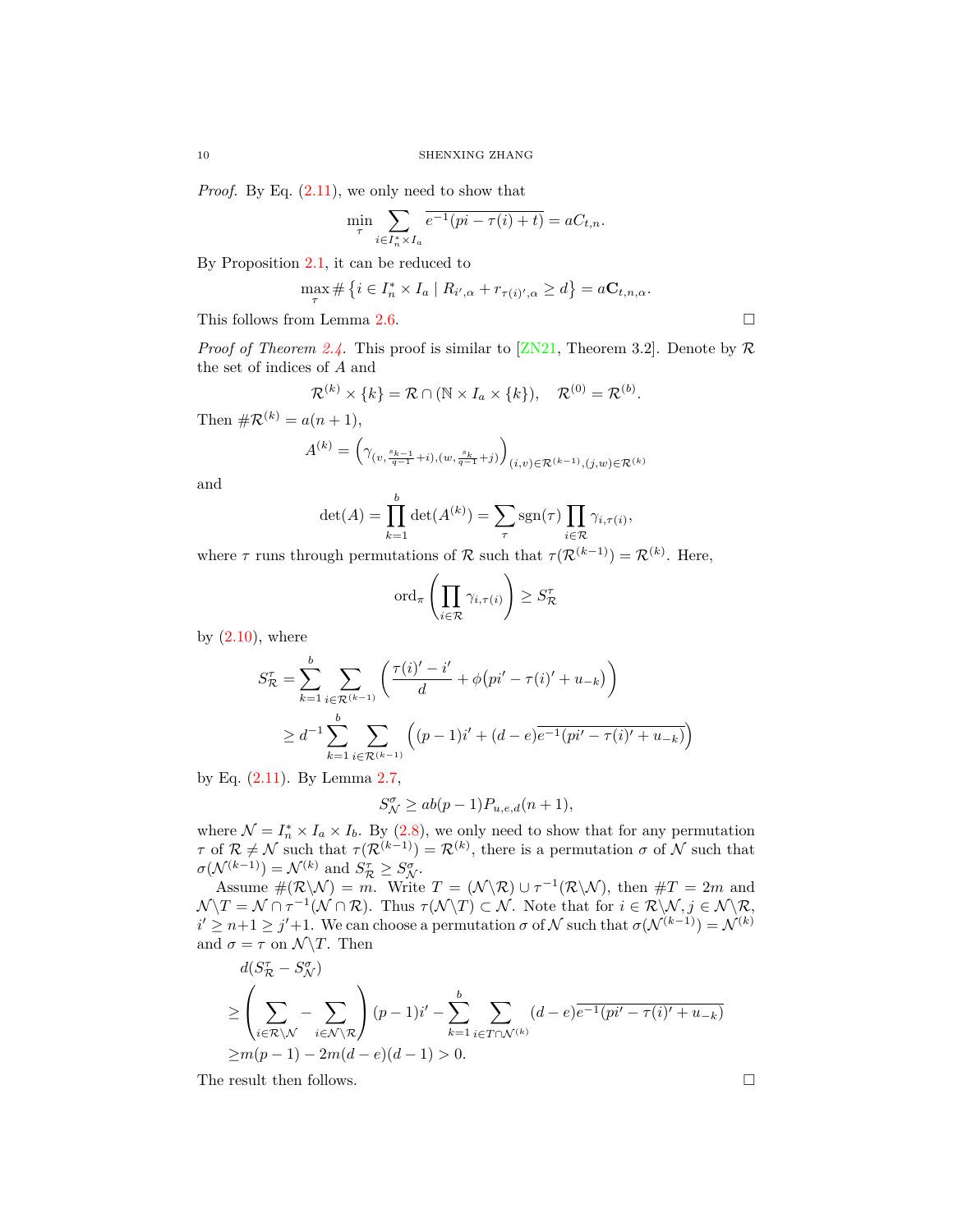## 3. The Newton polygons

<span id="page-10-1"></span><span id="page-10-0"></span>**Lemma 3.1.** *The Newton polygon*  $NP_m(f)$  *lies over*  $NP_T(f)$ *. Moreover, if the equality holds for one m, then it holds for all m.*

*Proof.* See [\[LW09,](#page-14-7) Theorem 2.3] and [[LN11](#page-14-16), Theorem 5.5].

*Proof of Theorem [1.2.](#page-3-6)* (1) Since  $w(d + i) = 1 + w(i)$ , both of  $NP_{u,m}(f)$  and  $P_{u,e,d}$ across points  $(di, H^{\infty}_{[0,d],u}(di))$ , we only need to show that  $NP_{u,m}(f) = P_{u,e,d}$  on [1*, d −* 1]. By Lemma [3.1](#page-10-1), we may assume that *m* = 1.

Assume  $0 \le n \le d-2$ . Recall that  $S_{t,n}^{\circ}$  is the set of  $\tau \in S_n^*$  such that

$$
\#\left\{i\in I_n^*\mid R_{i,\alpha}+r_{\tau(i),\alpha}\geq d\right\}=\mathbf{C}_{t,n,\alpha}
$$

and every  $pi - \tau(i) + t \in d\mathbb{N} + e\mathbb{N}$ . It's equivalently to say, the equality in Lemma [2.5](#page-8-4) holds. Recall that

$$
y_{t,i}^{\tau} = \overline{e^{-1}(pi - \tau(i) + t)}, \quad x_{t,i}^{\tau} = \phi(p_i - \tau(i) + t) - y_{t,i}^{\tau}.
$$

Denote by *m* the right hand side in Lemma [2.5.](#page-8-4) Then we have

$$
\det(\gamma_{pi-j+t})_{i,j\in I_n^*} \equiv \pi^m \sum_{\tau \in S_{t,n}^o} \operatorname{sgn}(\tau) \prod_{i=0}^n \lambda_{x_{t,i}^{\tau}} \lambda_{y_{t,i}^{\tau}} \hat{\lambda}^{y_{t,i}^{\tau}}
$$

$$
\equiv \pi^m \hat{\lambda}^{v_{t,n}} \sum_{\tau \in S_{t,n}^o} \operatorname{sgn}(\tau) \prod_{i=0}^n \frac{1}{x_{t,i}^{\tau}! y_{t,i}^{\tau}!} \mod \pi^{m+1},
$$

where

$$
v_{t,n} := \sum_{i=0}^{n} y_{t,i}^{\tau} = \sum_{i=1}^{n} (R_{i,\alpha} + r_{i,\alpha}) - d\mathbf{C}_{t,n,\alpha}
$$

is independent on  $\tau \in S_n^{\circ}$ .

Recall that  $S^{\tau}_{\mathcal{R}} > S^{\sigma}_{\mathcal{N}}$  in the proof of Theorem [2.4.](#page-7-3) Then modulo  $\pi^{ab(p-1)P_{u,e,d}(n+1)+1}$ , we have

$$
c_{ab(n+1)} = \sum_{A \in \mathcal{A}_{a(n+1)}} \det(A) \equiv \det((\gamma_{i,j})_{i,j \in \mathcal{N}})
$$
  

$$
= \pm \text{Nm} \left( \prod_{k=1}^{b} \det \left( \gamma_{(\frac{s_{k-1}}{q-1} + i, \frac{s_k}{q-1} + j)} \right)_{i,j \in I_n^*} \right)
$$
  

$$
= \pm \text{Nm} \left( \prod_{k=1}^{b} \det(\gamma_{pi-j+u_k})_{i,j \in I_n^*} \right)
$$
  

$$
\equiv \pm \pi^{ab(p-1)P_{u,e,d}(n+1)} \text{Nm} \left( \prod_{k=1}^{b} \hat{\lambda}^{v_{u_k,n}} h_{n,k} \right)
$$

by  $(2.8)$  $(2.8)$ ,  $(2.9)$  $(2.9)$ , [\[LLN09,](#page-14-11) Lemma 4.4] and [\[LN11](#page-14-16), Lemma 3.5]. Hence we get the first assertion by replacing  $\pi$  by  $\pi_1$ .

(2) Denote by  $t_k$  the minimal non-negative residue of  $p^{-k}\mu$  modulo *c*. Then  $u_k = \frac{t_{k+1}p - t_k}{c}$ . Write **p** the minimal positive residue of *p* modulo *cd* and  $p = cdl + \mathbf{p}$ . Denote by

$$
\mathbf{u}_k = \frac{t_{k+1}\mathbf{p} - t_k}{c}, \ \mathbf{y}_{\mathbf{u}_k,i}^{\tau} = \overline{-e^{-1}(\mathbf{p}i - \tau(i) + \mathbf{u}_k)}, \ \mathbf{x}_{\mathbf{u}_k,i}^{\tau} = \frac{\mathbf{p}i - \tau(i) + \mathbf{u}_k - e\mathbf{y}_{\mathbf{u}_k,i}^{\tau}}{d}.
$$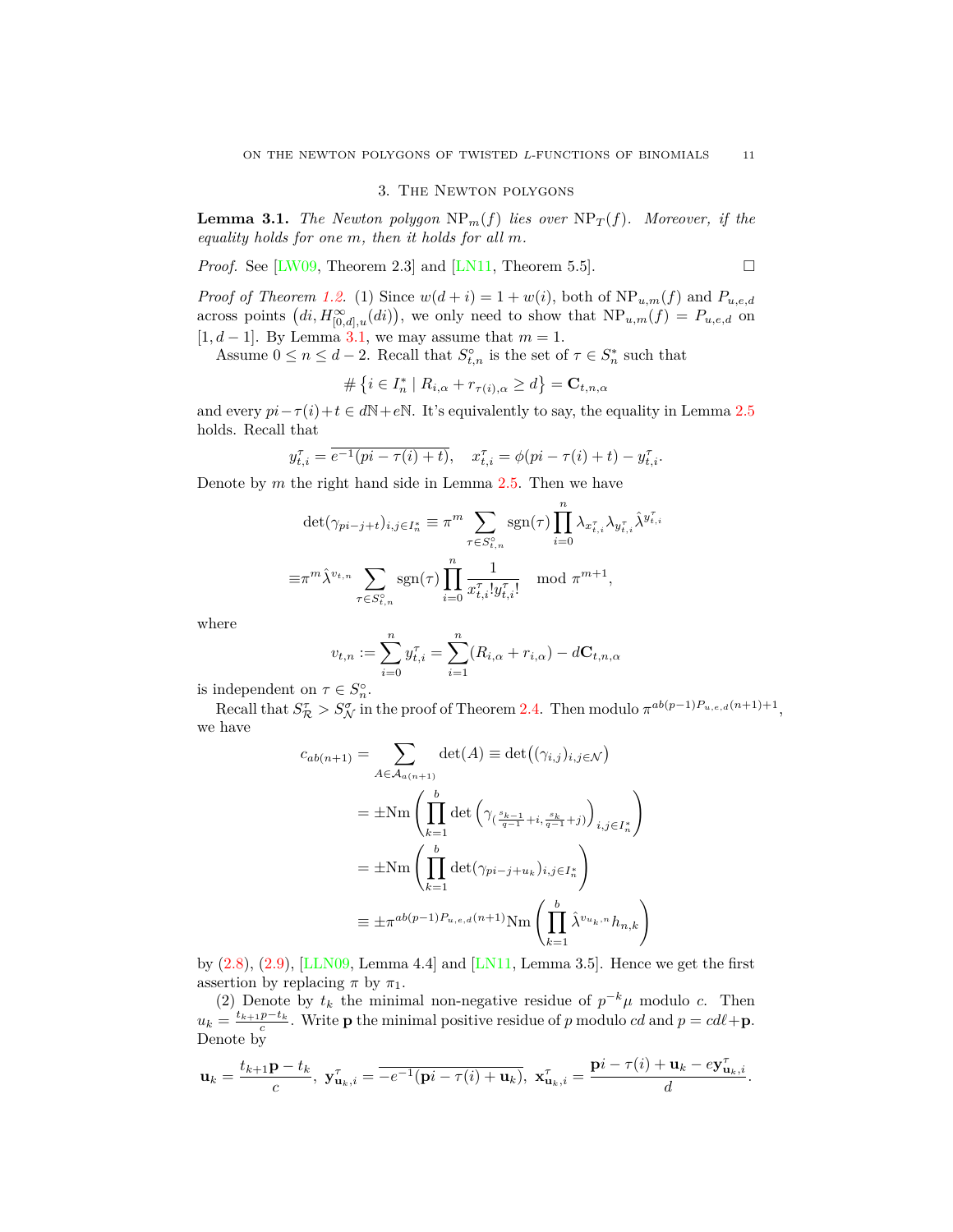Then

 $u_k = t_{k+1}d\ell + \mathbf{u}_k, \ y_{u_k,i}^{\tau} = \mathbf{y}_{\mathbf{u}_k,i}^{\tau}, \ x_{u_k,i}^{\tau} = (ci + t_{k+1})\ell + \mathbf{x}_{\mathbf{u}_k,i}^{\tau}.$ It's easy to see that  $\mathbf{x}_{\mathbf{u}_k,i}^{\tau} < \mathbf{p}$  and  $x_{u_k,i}^{\tau} < p$ . Since

$$
\mathbf{x}_{\mathbf{u}_k,i}^{\tau} \ge \frac{-n - e(d-1)}{d} > -e - 1,
$$

we have  $\mathbf{x}_{\mathbf{u}_k,i}^{\tau} \geq -e$ . Note that  $y_{t,i}^{\tau}$  does not depend on  $\ell$ . Denote by

<span id="page-11-0"></span>
$$
H_{\mu,c,\mathbf{p},e,d} = \prod_{k=1}^{b} \prod_{n=0}^{d-2} \sum_{\tau \in S_n^{\circ}} \text{sgn}(\tau) \prod_{i=1}^{n} (d-1)_{\left[d-1-\mathbf{y}_{\mathbf{u}_k,i}^{\tau}\right]} \times (cd)^{\mathbf{p}-1-\mathbf{x}_{\mathbf{u}_k,i}^{\tau}} \times (\mathbf{z})^{\mathbf{p}-1-\mathbf{x}_{\mathbf{u}_k,i}^{\tau}} \times \left(-\frac{\mathbf{p}(ci+t_{k+1})}{cd} + \mathbf{p}-1\right)_{\left[\mathbf{p}-1-\mathbf{x}_{\mathbf{u}_k,i}^{\tau}\right]} \in \mathbb{Z}.
$$
\n
$$
(3.1)
$$

Then

$$
H_{\mu,c,\mathbf{p},e,d}
$$
\n
$$
\equiv \prod_{k=1}^{b} \prod_{n=0}^{d-2} \sum_{\tau \in S_n^{\circ}} \text{sgn}(\tau) \prod_{i=1}^{n} (d-1)_{\left[d-1-\mathbf{y}_{\mathbf{u}_k,i}^{\tau}\right]} \times (cd)^{\mathbf{p}-1-\mathbf{x}_{\mathbf{u}_k,i}^{\tau}}
$$
\n
$$
\times \left( (ci + t_{k+1})\ell + \mathbf{p} - 1 \right)_{\left[\mathbf{p}-1-\mathbf{x}_{\mathbf{u}_k,i}^{\tau}\right]}
$$
\n
$$
= h_{u,e,d} \prod_{k=1}^{b} \prod_{n=0}^{d-2} \prod_{i=1}^{n} (d-1)! (cd)^{\mathbf{p}-1-\mathbf{x}_{\mathbf{u}_k,i}^{\tau}} \left( (ci + t_{k+1})\ell + \mathbf{p} - 1 \right)! \mod p
$$

Note that  $d - 1$ ,  $(ci + t_{k+1})$  $\ell$  + **p** − 1 < *p*. Thus

$$
NP_{u,m}(f) = NP_{u,T}(f) = P_{u,e,d} \iff p \nmid H_{\mu,c,\mathbf{p},e,d}
$$

for  $p > (d - e)(2d - 1)$ .

*Proof of Corollary* [1.3.](#page-3-4) Since  $p \nmid H_{\mu,c,\mathbf{p},e,d}$ , we have  $H_{\mu,c,\mathbf{p},e,d} \neq 0$ . Hence  $p' \nmid$  $H_{\mu,c,\mathbf{p},e,d}$  for any  $p' > H_{\mu,c,\mathbf{p},e,d}$ . Note that

$$
\sum_{k=1}^{b} u_k = \frac{p-1}{c} \sum_{k=1}^{b} t_k,
$$

thus  $H^{\infty}_{[0,d],u}$  only depends on  $\mu$ , c, **p***, d*. Since

$$
P_{u,e,d}(n) - H_{[0,d],u}^{\infty}(n) = \frac{d-e}{bd(p-1)} \sum_{k=1}^{b} C_{u_k,n-1} \le \frac{(d-e)\overline{n}(d-1)}{d(p-1)}
$$

tends to zero as  $p$  tends to infinity, the result then follows.  $\Box$ 

**Example 3.2.** Assume that  $p \equiv 1 \mod d$  and  $d | u_k$  for all  $k$ . Write  $p = dk + 1$ and  $t = u_k$ . Then

$$
R_i := R_{i,0} = \overline{e^{-1}i}, \quad R_i := r_{i,0} = \overline{-e^{-1}i}, \quad \mathbf{C}_{t,n} = n, \quad S_n^{\circ} = \{1\}
$$

and  $x_{t,i}^1 = \frac{(p-1)i+t}{d}, y_{t,i}^1 = 0$ . Since

$$
h_{n,k} = \left(\prod_{i=0}^n \left(\frac{(p-1)i+u_k}{d}\right)!\right)^{-1} \in \mathbb{Z}_p^\times,
$$

we obtain that the Newton polygons coincide  $H^{\infty}_{[0,d],u}$ .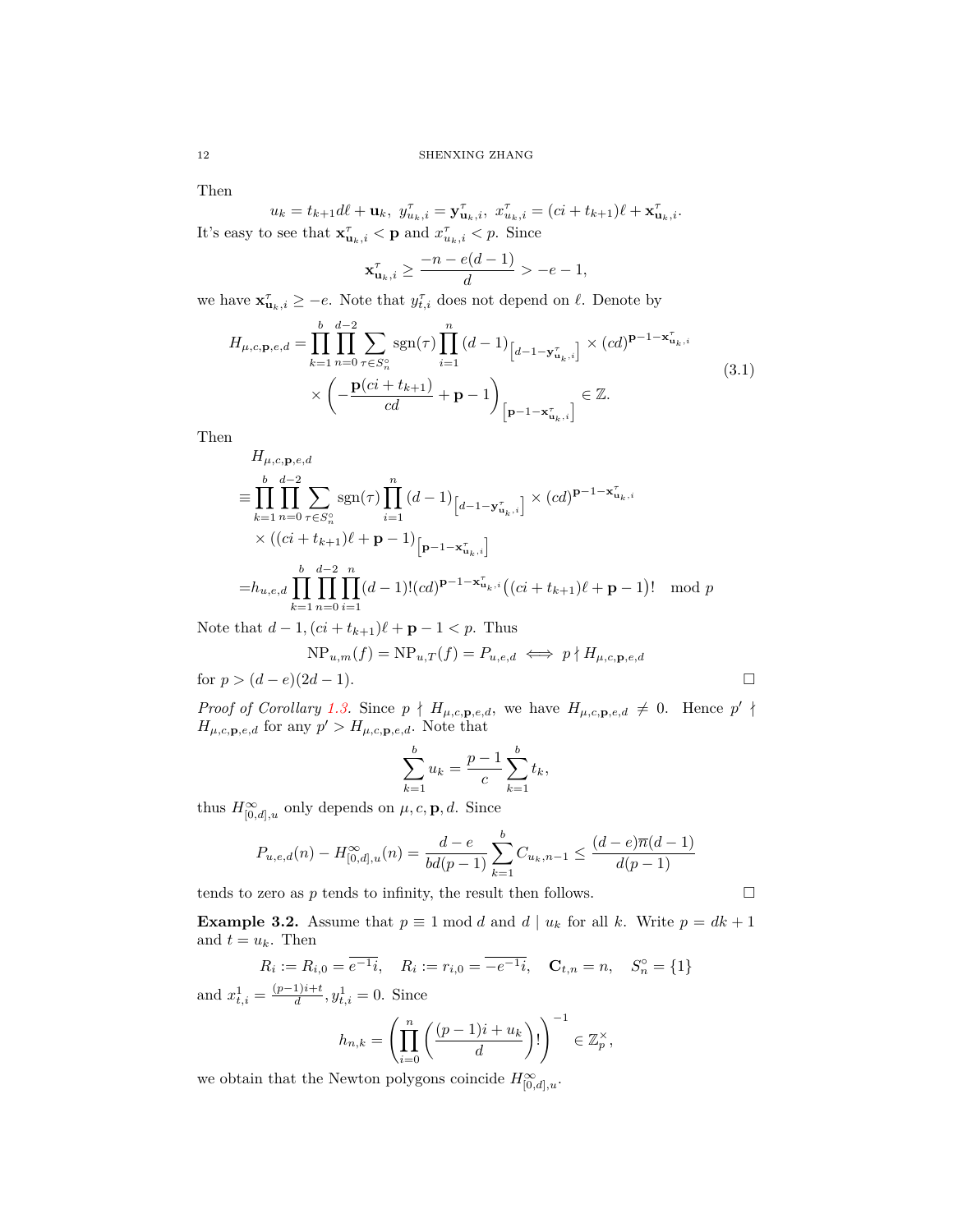4. THE CASE 
$$
e = d - 1
$$

<span id="page-12-0"></span>If  $pi - \tau(i) + t \notin d\mathbb{N} + e\mathbb{N}$  for some *i*, then  $x_{t,i}^{\tau} < 0$ . Set  $1/k! = 0$  for negative integer *k*. Then

$$
h_{n,k} = \sum_{\tau \in S_{u_k,n}^{\bullet}} \operatorname{sgn}(\tau) \prod_{i=1}^n \frac{1}{x_{u_k,i}^{\tau}! y_{u_k,i}^{\tau}!},
$$

where  $S_{t,n}^{\bullet}$  the set of  $\tau \in S_n^*$  such that the size of  $\{i \in I_n^* \mid R_{i,\alpha} + r_{\tau(i),\alpha} \geq d\}$  is *Ct,n,α*.

<span id="page-12-3"></span>**Lemma 4.1.** *Denote by*  $c(j) = (-\alpha j + \beta)_{[j]}$ .

*(1)* If  $u_i = \alpha v_i + \beta$  for any *i*, then the matrix

<span id="page-12-1"></span>
$$
\left( \left( u_i \right)_{[j]} \cdot \left( v_i + n \right)_{[n-j]} \right)_{0 \le j \le n} \implies \left( c(j) v_i^{n-j} \right)_{0 \le j \le n} \tag{4.1}
$$

*by third elementary column transformations.*

*(2)* If  $u_i \equiv \alpha v_i + \beta \mod p$  for any *i*, then ([4.1](#page-12-1)) holds by third elementary column *transformations, modulo p.*

*Proof.* (1) Write

$$
(\alpha x + \beta)_{[j]} = \sum_{t=0}^{j} c_t(j) \cdot (x + j)_{[t]},
$$

<span id="page-12-2"></span>then  $c_0(j) = c(j)$  and

$$
(u_i)_{[j]} \cdot (v_i + n)_{[n-j]}
$$
  
= 
$$
\sum_{t=0}^j c_t(j) \cdot (v_i + j)_{[t]} \cdot (v_i + n)_{[n-j]}
$$
  
= 
$$
\sum_{t=0}^j c_t(j) \cdot (v_i + n)_{[n-j+t]}.
$$
 (4.2)

Hence by third elementary column transformations,

$$
((u_i)_{[j]} \cdot (v_i + n)_{[n-j]}) \implies (c(j) \cdot (v_i + n)_{[n-j]}) \implies (c(j)v_i^{n-j}).
$$

(2) In this case,  $(4.2)$  $(4.2)$  holds modulo *p*. The result then follows easily.

*Proof of Theorem [1.4.](#page-4-3)* Since  $p > c(d^2 - d + 1)$ , we have  $p > (d - e)(2d - 1)$ . Denote by  $t = u_k$  and  $t_k$  the minimal non-negative residue of  $p^{-k}\mu$  modulo *c*. Then  $t = \frac{t_{k+1}p - t_k}{c}$ . If  $c > 1$ , then  $t \ge \frac{p - (c-1)}{c} \ge d(d-1)$  and  $t < \frac{(c-1)p}{c} \le p - d(d-1)$ . If  $c = 1$ , then  $t = 0$ .

Assume that  $0 \leq n \leq d-2$ . Denote by

$$
R_i = R_{i,t} = \overline{e^{-1}(pi + t)} = \overline{-pi - t} = -pi - t + \ell_i d
$$

and

$$
r_i = r_{i,t} = \overline{-e^{-1}i} = \overline{i}.
$$

Then

$$
\{d-r_i \mid i \in I_n^*\} = \{d, d-1, \ldots, d-n\}.
$$

We have

$$
\mathbf{C}_{t,n} = \# \left\{ i \in I_n^* \mid R_i \ge d - n \right\}
$$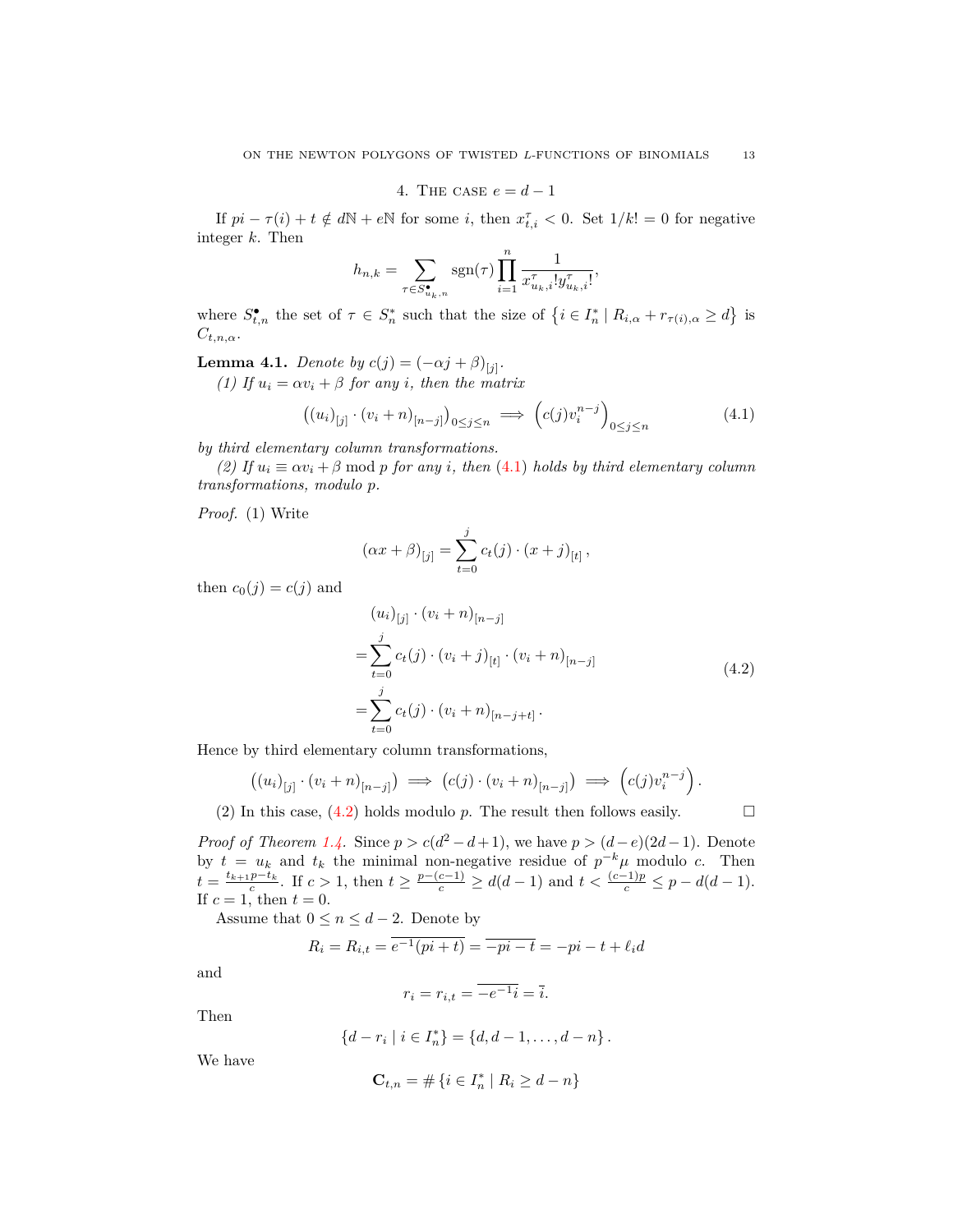and

$$
S_n^{\bullet} = \{ \tau \in S_n^* \mid R_i + \tau(i) \ge d \text{ for } R_i \ge d - n \}.
$$

For  $R_i < d - n$ , we have  $R_i + \tau(i) < d$  and

$$
x_{t,i}^{\tau} = pi + t - \ell_i e - \tau(i), \quad y_{t,i}^{\tau} = -pi - t + \ell_i d + \tau(i);
$$

for  $R_i \geq d - n$ , we have  $R_i + \tau(i) \geq d$  and

Y*n*

$$
x_{t,i}^{\tau} = pi + t - \ell_i e + e - \tau(i), \quad y_{t,i}^{\tau} = -pi - t + \ell_i d - d + \tau(i).
$$

If  $\tau \notin S_n^{\bullet}$ , there is *i* such that  $y_{t,i}^{\tau} < 0$  or  $x_{t,i}^{\tau} < 0$ . Denote by

$$
(u_i, v_i) = \begin{cases} (pi + t - \ell_i e, -pi - t + \ell_i d), & \text{if } R_i < d - n; \\ (pi + t - \ell_i e + e, -pi - t + \ell_i d - d), & \text{if } R_i \ge d - n. \end{cases}
$$

Then

$$
h_{n,k} = \det\left(\frac{1}{(u_i-j)!(v_i+j)!}\right).
$$

Apply Lemma [4.1\(](#page-12-3)2) with  $\alpha = -d^{-1}e, \beta = t(1 - d^{-1}e)$ , we obtain that

$$
h_{n,k} \cdot \prod_{i=0} u_i! \cdot (v_i + n)!
$$
  
\n
$$
\equiv \prod_{j=0}^n (d^{-1}e(j-t) + t)_{[j]} \cdot \det(v_i^{n-j})
$$
  
\n
$$
\equiv \prod_{j=0}^n (d^{-1}e(j-t) + t)_{[j]} \cdot \prod_{0 \le i < j \le n} (v_i - v_j) \mod p.
$$

If  $R_i < d-n$ , then  $v_i = R_i \geq 0$ ; if  $R_i \geq d-n$ , then  $v_i + n = R_i - d + n \geq 0$ . Hence  $0 \le v_i + n \le d - 1$  are different and  $(v_i + n)!$ ,  $(v_i - v_j) \in \mathbb{Z}_p^{\times}$  if  $i \ne j$ . Note that  $u_i = \ell_i - R_i$  or  $\ell_i - R_i + e$ . When  $c = 1$ , we have  $t = R_0 = \ell_0$ ,  $u_0 = 0$  or  $e$ , and for  $i \geq 1$ ,

$$
u_i \ge \ell_i - R_i \ge \frac{pi + t}{d} - d + 1 \ge \frac{p}{d} - d + 1 \ge 0.
$$

When  $c > 1$ , we have

$$
u_i \ge \ell_i - R_i \ge \frac{pi + t}{d} - d + 1 \ge \frac{t}{d} - d + 1 \ge 0.
$$

Meanwhile,

$$
u_i \le \ell_i - R_i + e = \frac{pi + t - (d - 1)R_i + de}{d} \le \frac{p(d - 2) + t + de}{d} < p,
$$

hence  $u_i! \in \mathbb{Z}_p^{\times}$ .

For any  $0 \leq k \leq j-1$ , we have

$$
0 < e(j-t) + d(t-k) = d(j-k) + t - j \le (d-1)j + p - d(d-1) < p,
$$
\nwhich means that  $p \mid (d^{-1}e(j-t) + t)_{[j]}$ . Hence  $h_{n,k} \in \mathbb{Z}_p^{\times}$ .

\n
$$
\Box
$$

**Acknowledgments.** The author would like to thank Chuanze Niu and Daqing Wan for helpful discussions. The author is partially supported by NSFC (Grant No. 12001510), Anhui Initiative in Quantum Information Technologies (Grant No. AHY150200) and the Fundamental Research Funds for the Central Universities (Grant No. WK0010000061).